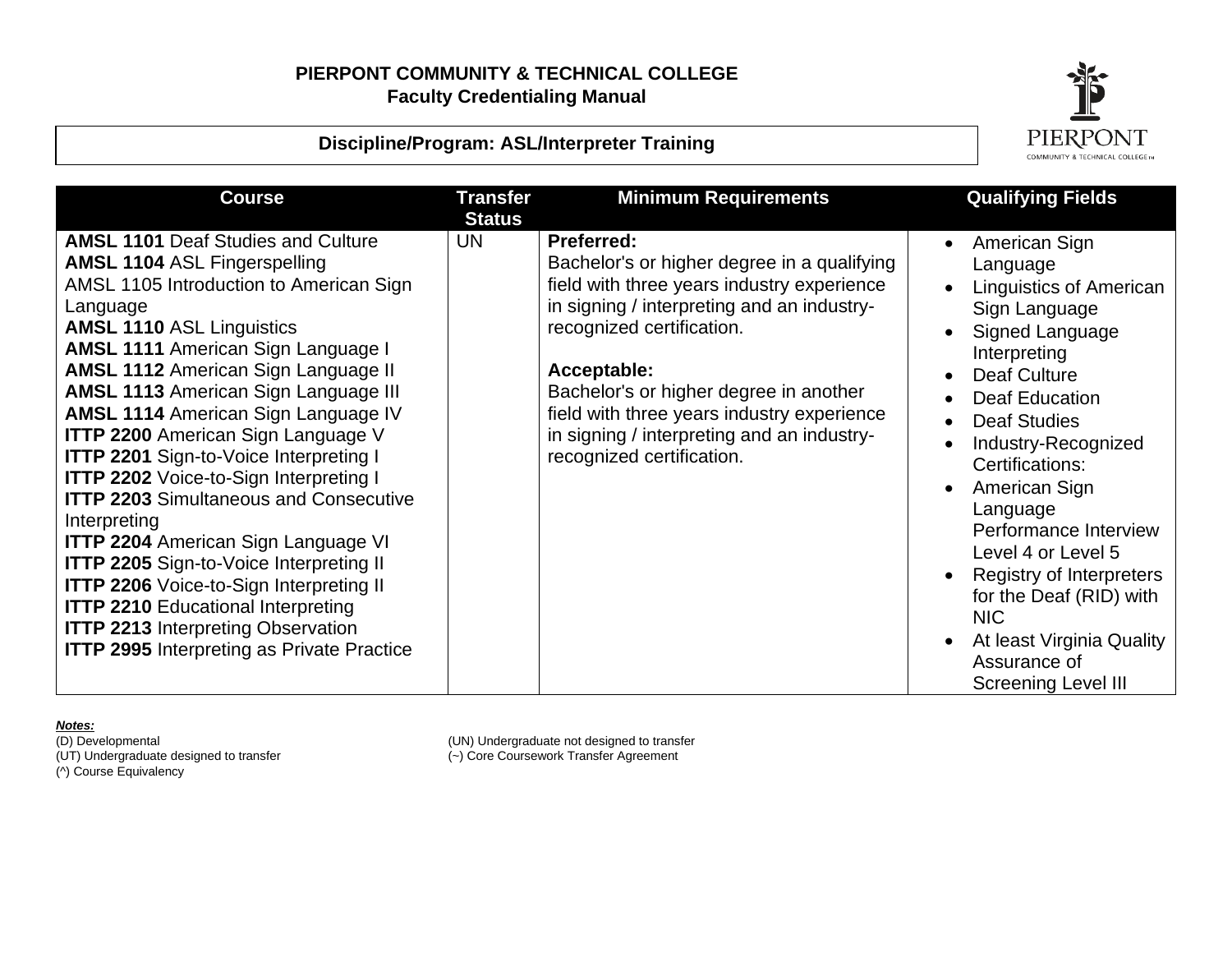

### **Discipline/Program: Criminal Justice**

| <b>Course</b>                                                                    | <b>Transfer</b><br><b>Status</b> | <b>Minimum Requirements</b>                                                                  | <b>Qualifying Fields</b> |
|----------------------------------------------------------------------------------|----------------------------------|----------------------------------------------------------------------------------------------|--------------------------|
| <b>CRJU 1100</b> Introduction to Criminal                                        | <b>UN</b>                        | <b>Preferred:</b>                                                                            | <b>Criminal Justice</b>  |
| Justice                                                                          |                                  | Master's degree or higher in a qualifying field                                              | Criminology              |
| <b>CRJU 1101 Police Operations</b>                                               |                                  | with three years work experience in the                                                      | <b>Forensic Science</b>  |
| <b>CRJU 2202 Principles of Criminal Law</b>                                      |                                  | industry.                                                                                    | Law Enforcement          |
| <b>CRJU 2206 Introduction to Corrections</b>                                     |                                  |                                                                                              |                          |
| <b>CRJU 2209 Firearms</b>                                                        |                                  | Acceptable:                                                                                  |                          |
| <b>CRJU 2212 Deviant Behavior</b>                                                |                                  | Bachelor's degree in qualifying field with three                                             |                          |
| <b>CRJU 2226 Crime Scene Investigation</b>                                       |                                  | years work experience or Master's or higher                                                  |                          |
| <b>CRJU 2236 Criminal Investigation</b><br><b>CRJU 2240 Adjudication Process</b> |                                  | degree in another field with 18 graduate hours<br>in a qualifying field and three years work |                          |
| <b>CRJU 2246 Criminal Evidence</b>                                               |                                  | experience in the industry.                                                                  |                          |
| <b>CRJU 2256 Homicide Investigation</b>                                          |                                  |                                                                                              |                          |
| <b>CRJU 2260 Terrorism, Counter</b>                                              |                                  |                                                                                              |                          |
| <b>Terrorism and Terrorism Response</b>                                          |                                  |                                                                                              |                          |
| <b>CRJU 2266 Sex Crimes</b>                                                      |                                  |                                                                                              |                          |
| <b>CRJU 2272 Law Enforcement Case Law</b>                                        |                                  |                                                                                              |                          |
| <b>CRJU 2282 Criminal Interrogations and</b>                                     |                                  |                                                                                              |                          |
| <b>Interviews</b>                                                                |                                  |                                                                                              |                          |
| <b>CRJU 2295 Ethics in Criminal Justice</b>                                      |                                  |                                                                                              |                          |
| <b>CRJU 2299</b> Special Topics in Criminal                                      |                                  |                                                                                              |                          |
| <b>Justice</b>                                                                   |                                  |                                                                                              |                          |
| <b>CRJU 2995</b> Criminal Justice Practicum                                      |                                  |                                                                                              |                          |

**Notes:**<br>(D) Developmental (UT) Undergraduate designed to transfer (~) Core Coursework Transfer Agreement (^) Course Equivalency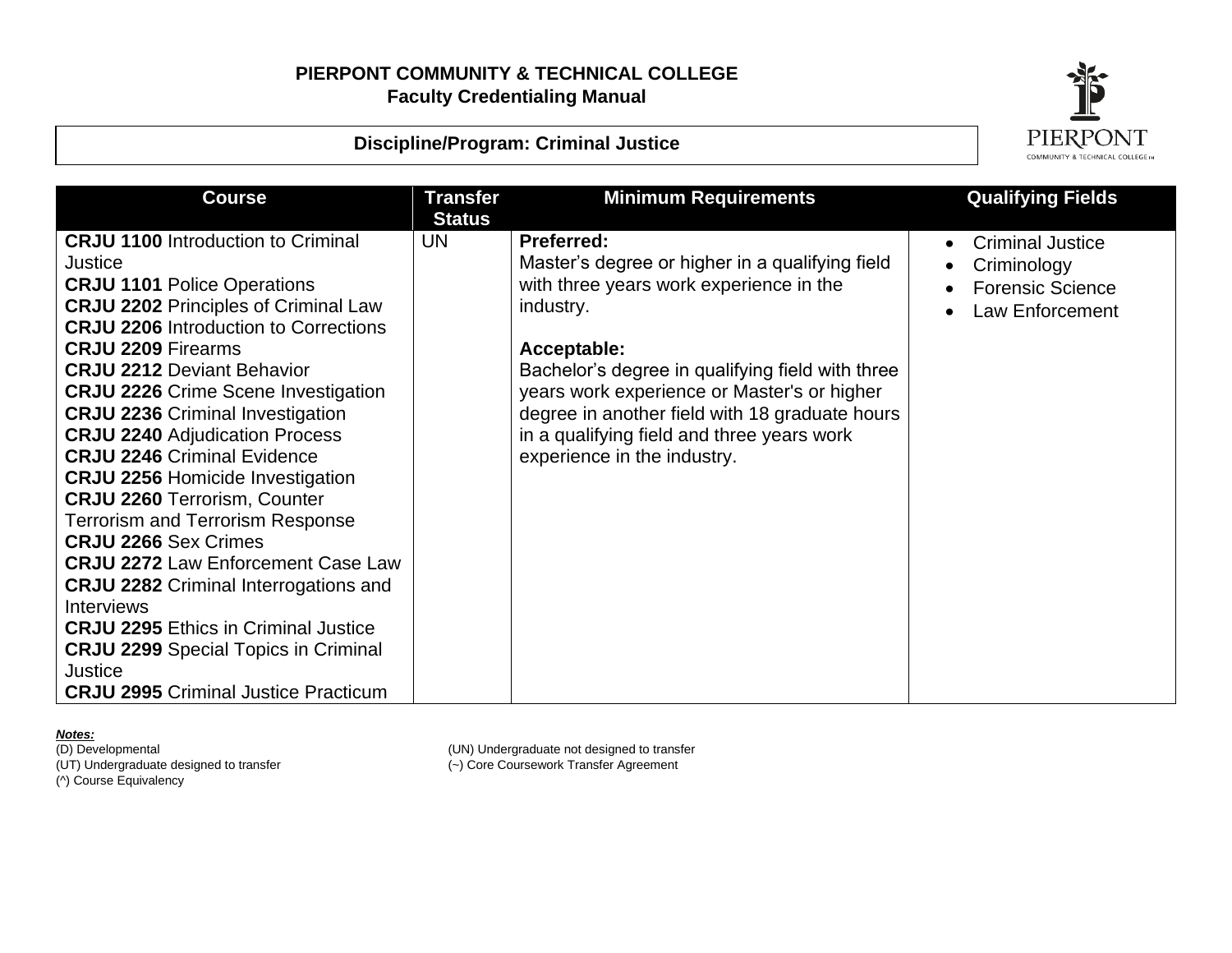

### **Discipline/Program: Early Childhood**

| <b>Course</b>                                                                                                                                                                                                                                                                                                                                                                                                                                                                                                                                                                                                                                                                                                                                                              | <b>Transfer</b>            | <b>Minimum Requirements</b>                                                                                                                                                 | <b>Qualifying Fields</b>                                                      |
|----------------------------------------------------------------------------------------------------------------------------------------------------------------------------------------------------------------------------------------------------------------------------------------------------------------------------------------------------------------------------------------------------------------------------------------------------------------------------------------------------------------------------------------------------------------------------------------------------------------------------------------------------------------------------------------------------------------------------------------------------------------------------|----------------------------|-----------------------------------------------------------------------------------------------------------------------------------------------------------------------------|-------------------------------------------------------------------------------|
| <b>EC 1105</b> Development of Young Children<br><b>EC 1106 Health and Safety in Early</b><br><b>Childhood Programs</b><br><b>EC 1107 Early Childhood Curriculum</b><br><b>EC 1130 Foundations of Early Childhood</b><br>EC 2206 The Child in the Family<br><b>EC 2210 Emergent Literacy in Early</b><br><b>Childhood Education</b><br>EC 2220 Early Childhood Inclusion and<br><b>Special Education</b><br>EC 2220 Early Childhood Inclusion and<br><b>Special Education</b><br><b>EC 2230 Classroom Strategies</b><br>EC 2232 Early Childhood Practicum I<br><b>EC 2233 Early Childhood Observation</b><br>and Assessment<br><b>EC 2240 Infant Toddler Development</b><br>and Care<br><b>EC 2283 Cognitive Development</b><br><b>EC 2995 Early Childhood Practicum II</b> | <b>Status</b><br><b>UN</b> | Preferred:<br>Bachelor's Degree or higher in Qualifying Field<br>Acceptable:<br>Bachelor degree or higher in another field with<br>2 years work experience in the industry. | <b>Early Childhood</b><br>development<br>Child development                    |
| <b>EC 2231 Administration of Early</b><br><b>Childhood Programs</b>                                                                                                                                                                                                                                                                                                                                                                                                                                                                                                                                                                                                                                                                                                        | <b>UN</b>                  | Preferred:<br>Bachelor's Degree or higher in Qualifying Field<br>Acceptable:<br>Bachelor degree or higher in another field with<br>2 years work experience in the industry. | <b>Early Childhood</b><br>development<br>Child development<br><b>Business</b> |

**Notes:**<br>(D) Developmental

(UT) Undergraduate designed to transfer<br>(^) Course Equivalency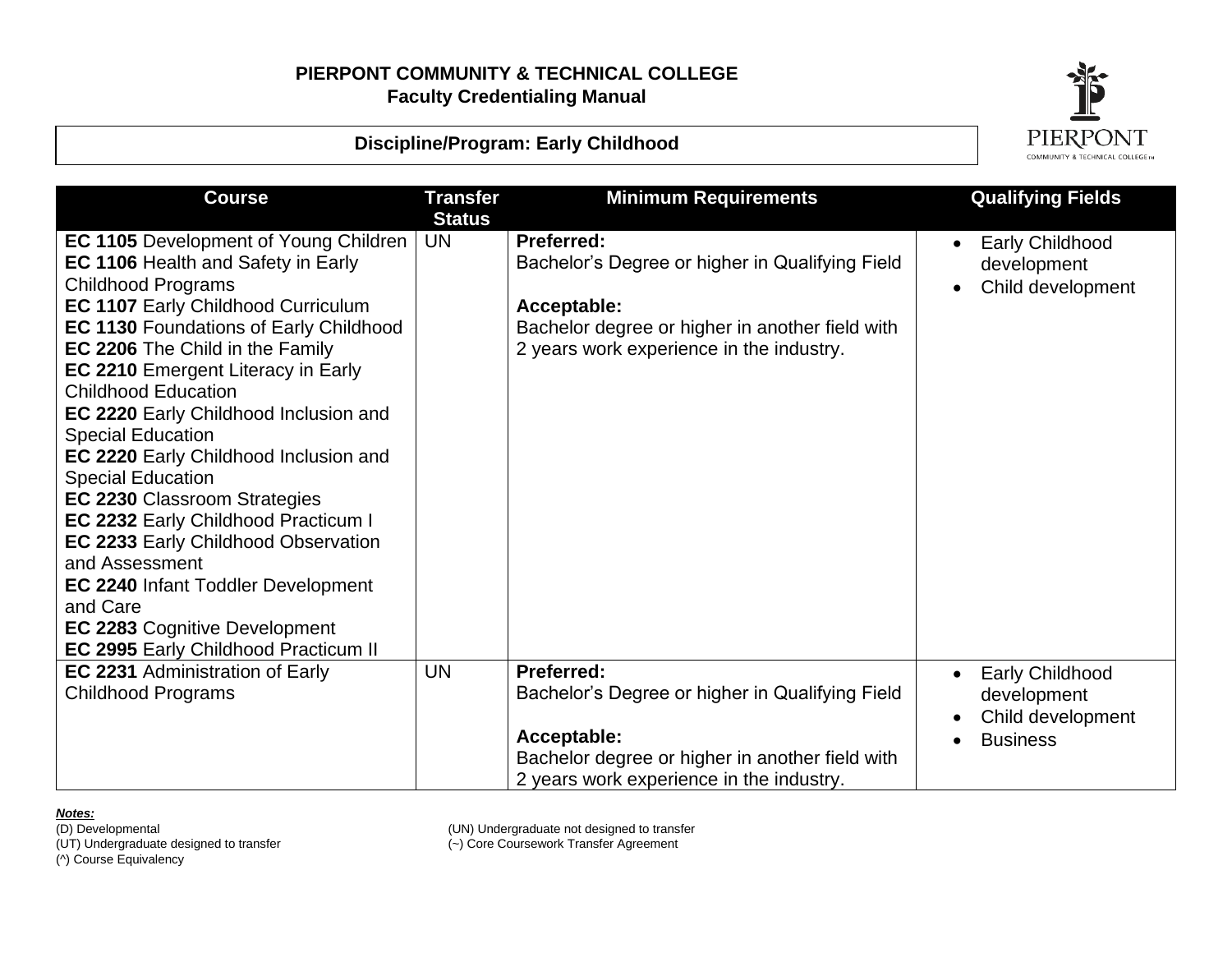

## **Discipline/Program: English**

| <b>Course</b>                                                                                                                                                                                                                          | <b>Transfer</b><br><b>Status</b> | <b>Minimum Requirements</b>                                                                                                                                                                   | <b>Qualifying Fields</b>                                                                                                        |
|----------------------------------------------------------------------------------------------------------------------------------------------------------------------------------------------------------------------------------------|----------------------------------|-----------------------------------------------------------------------------------------------------------------------------------------------------------------------------------------------|---------------------------------------------------------------------------------------------------------------------------------|
| ~ENGL 1104 Written English I<br>~ENGL 1108 Written English II<br>~ENGL 1109 Technical Report<br>Writing<br>~ENGL 2201 Introduction to<br>Literature I: Prose Narratives<br>~ENGL 2202 Introduction to<br>Literature II: Poetry & Drama | UT<br>UT<br>UT<br>UT<br>UT       | <b>Preferred:</b><br>MFA or Master's or higher degree in a qualifying<br>field.<br>Acceptable:<br>Master's or higher degree in another field with 18<br>graduate hours in a qualifying field. | English<br>$\bullet$<br><b>English Education</b><br>$\bullet$<br>• Creative Writing<br><b>Professional Writing</b><br>$\bullet$ |

*Notes:*

(UT) Undergraduate designed to transfer (~) Core Coursework Transfer Agreement (D) Developmental<br>(UT) Undergraduate designed to transfer<br>(^) Course Equivalency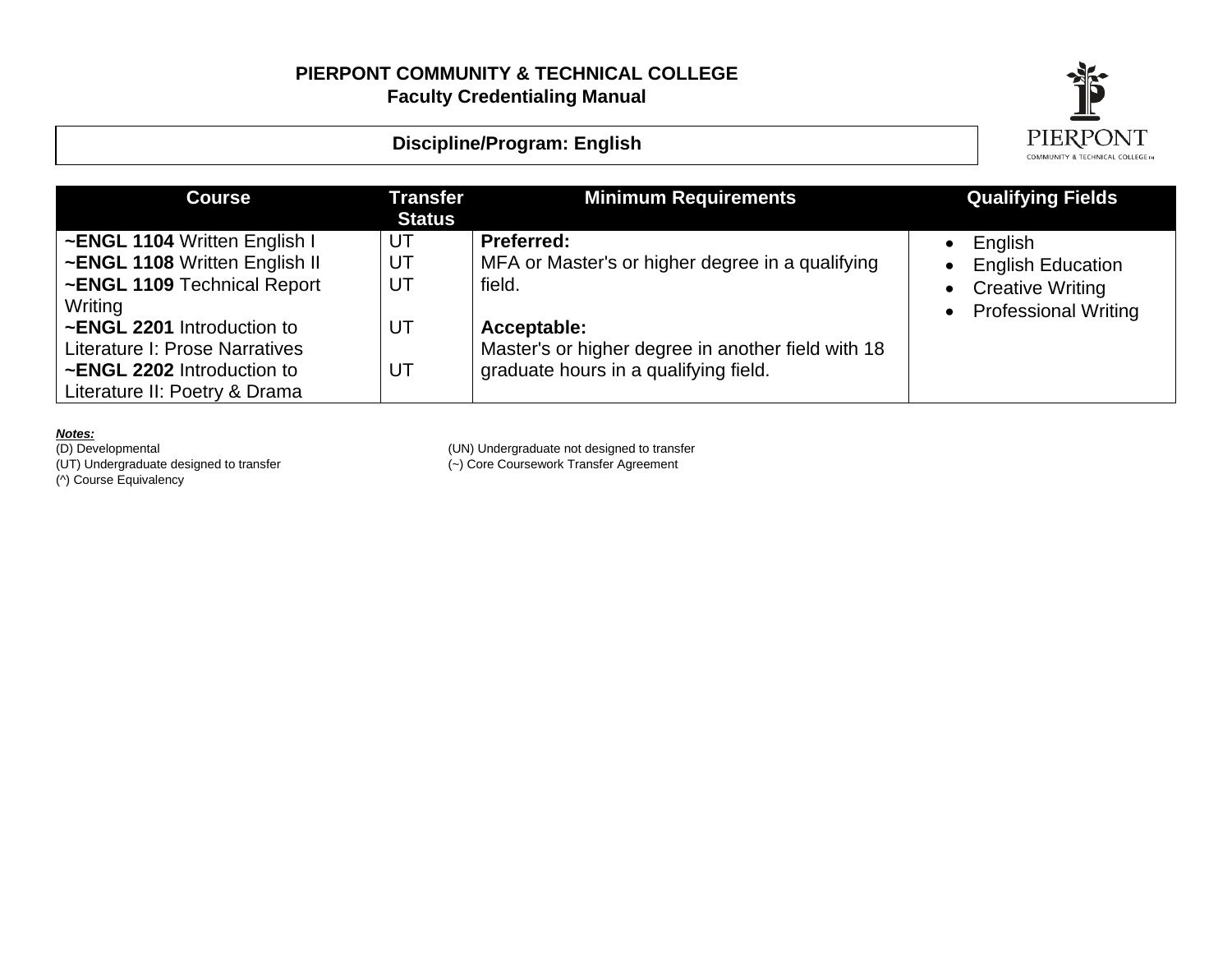# **Discipline/Program: Food Service Management Page 1**



| <b>Transfer</b><br><b>Status</b> | <b>Minimum Requirements</b>                                                                            | <b>Qualifying Fields</b>                                                  |
|----------------------------------|--------------------------------------------------------------------------------------------------------|---------------------------------------------------------------------------|
| UN.                              | Preferred:<br>Bachelor's Degree or higher in                                                           | <b>Nutrition</b><br><b>Nutrition Science</b>                              |
|                                  |                                                                                                        | <b>Dietetics</b><br>Industry-related                                      |
|                                  | Bachelor's degree or higher in a qualifying field<br>with Registered Dietitian or Registered Dietitian | Certifications:<br>Registered Dietitian or<br><b>Registered Dietitian</b> |
|                                  | Nutritionist (RD or RDN) Credential.                                                                   | Nutritionist (RD or<br>RDN)                                               |
|                                  |                                                                                                        | <b>Qualifying Field</b><br>Acceptable:                                    |

**Notes:**<br>(D) Developmental (^) Course Equivalency

(D) Developmental<br>
(UN) Undergraduate not designed to transfer<br>
(UT) Undergraduate designed to transfer<br>
(-) Core Coursework Transfer Agreement (~) Core Coursework Transfer Agreement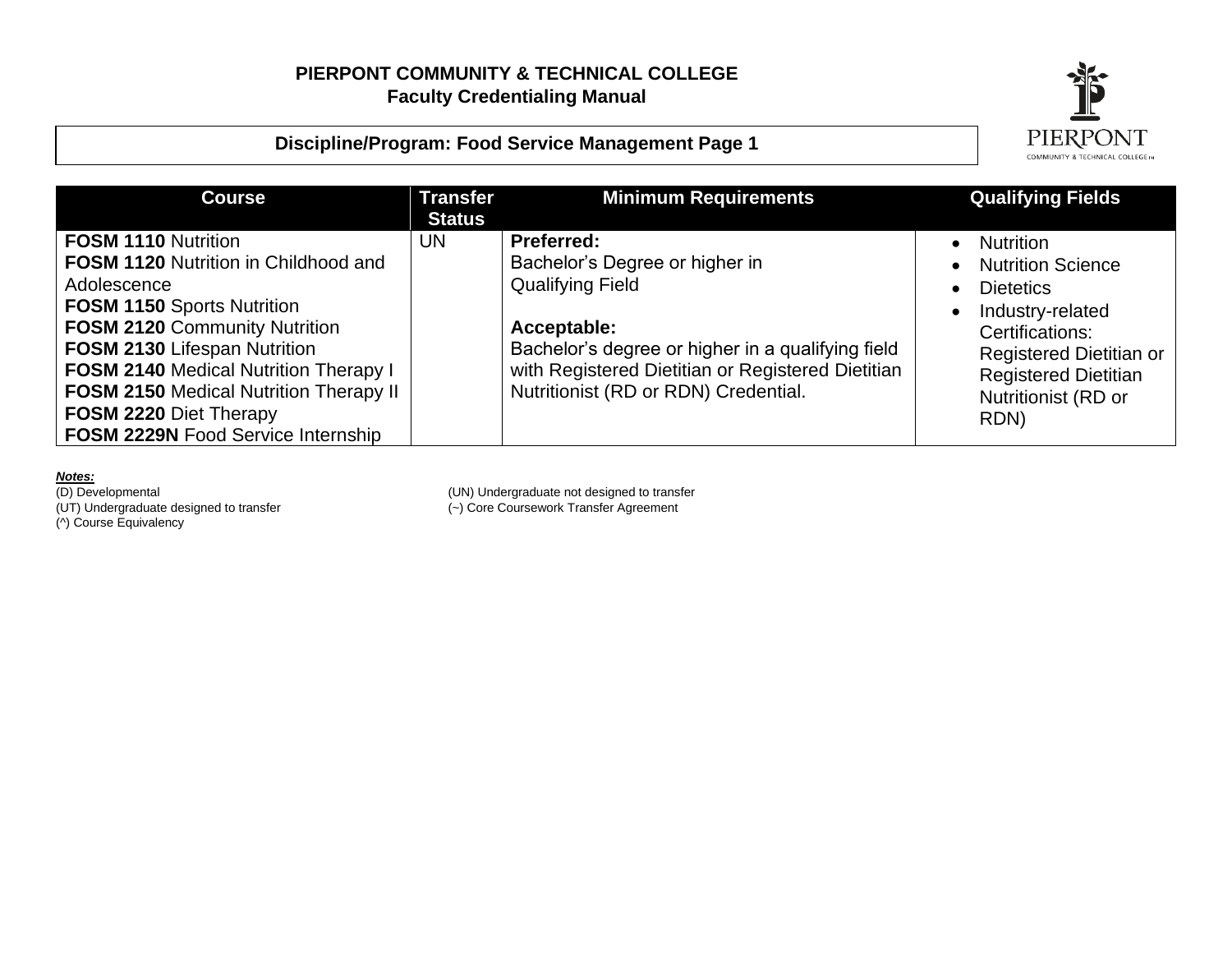



| <b>Course</b>                                                                                                                                                                                                                                                                                                                                                         | <b>Transfer</b><br><b>Status</b> | <b>Minimum Requirements</b>                                                                                                                                                                                                                     | <b>Qualifying Fields</b>                                                                                                                                                                         |
|-----------------------------------------------------------------------------------------------------------------------------------------------------------------------------------------------------------------------------------------------------------------------------------------------------------------------------------------------------------------------|----------------------------------|-------------------------------------------------------------------------------------------------------------------------------------------------------------------------------------------------------------------------------------------------|--------------------------------------------------------------------------------------------------------------------------------------------------------------------------------------------------|
| <b>FOSM 2250 Applications in</b><br><b>Community &amp; Medical Nutrition</b><br>FOSM 2255 Management &<br><b>Regulation of Child Nutrition Programs</b><br>in Schools<br><b>FOSM 2200 Introduction to Foods</b><br><b>FOSM 2260</b> Seminar in Dietary<br>Management<br><b>FOSM 2270</b> Sem Nutrition & Dietetics<br>Tech<br><b>FOSM 2995N Food Service Capstone</b> | <b>UN</b>                        | <b>Preferred:</b><br>Bachelor's Degree or higher in<br><b>Qualifying Field</b><br>Acceptable:<br>Bachelor's degree or higher in a qualifying field<br>with Registered Dietitian or Registered Dietitian<br>Nutritionist (RD or RDN) Credential. | <b>Nutrition</b><br><b>Nutrition Science</b><br><b>Dietetics</b><br>Industry-related<br>Certifications:<br>Registered Dietitian or<br><b>Registered Dietitian</b><br>Nutritionist (RD or<br>RDN) |

**Notes:**<br>(D) Developmental (^) Course Equivalency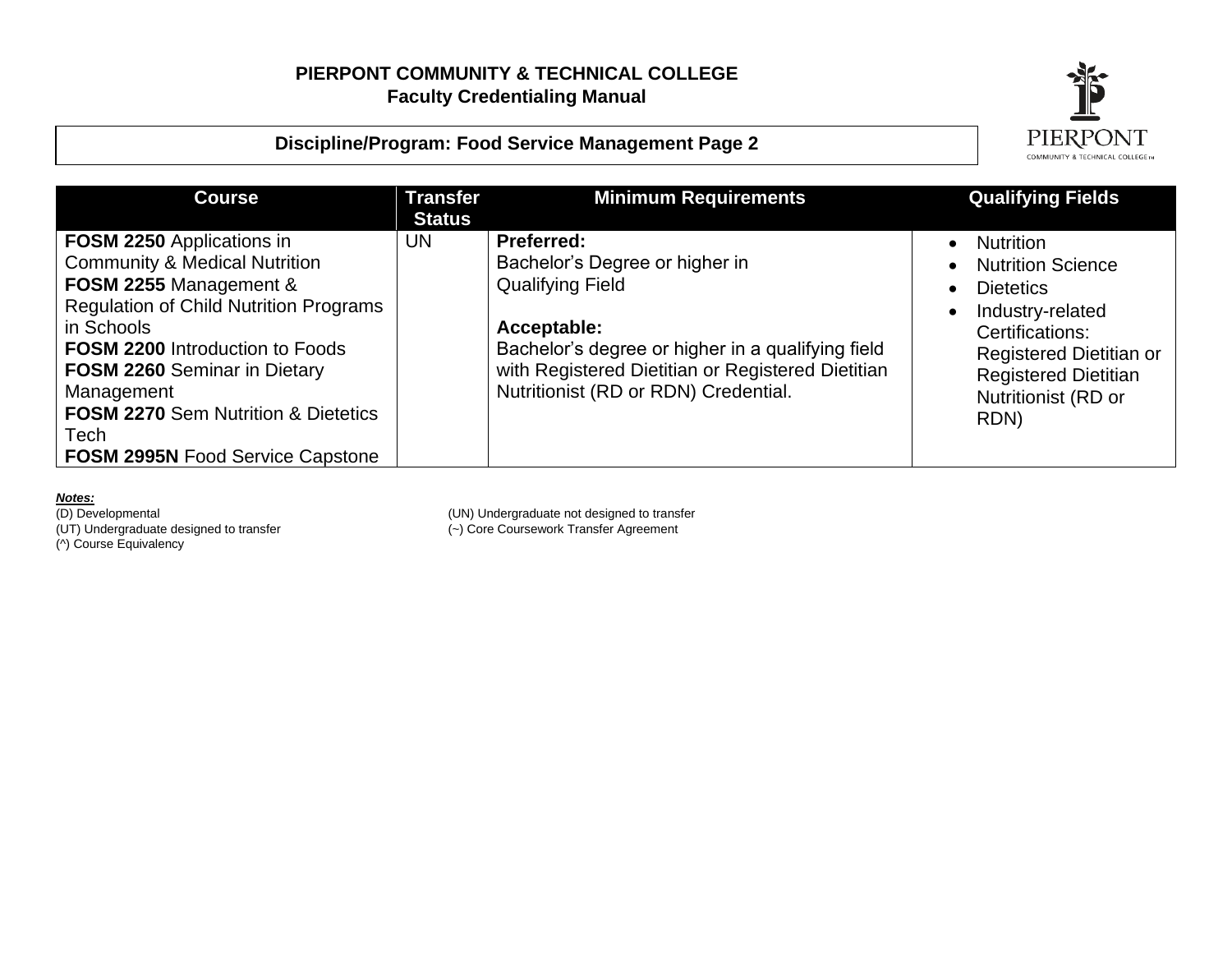



| <b>Course</b>                                                                                                                                                                                                                   | <b>Transfer</b><br><b>Status</b> | <b>Minimum Requirements</b>                                                                                                                                                                                                                                                                                                             | <b>Qualifying Fields</b>                                                                                                                                                                                                                                                                            |
|---------------------------------------------------------------------------------------------------------------------------------------------------------------------------------------------------------------------------------|----------------------------------|-----------------------------------------------------------------------------------------------------------------------------------------------------------------------------------------------------------------------------------------------------------------------------------------------------------------------------------------|-----------------------------------------------------------------------------------------------------------------------------------------------------------------------------------------------------------------------------------------------------------------------------------------------------|
| <b>FOSM 1180 Professionalism</b><br><b>FOSM 1140 Food Service Cost</b><br>Analysis & Management<br>FOSM 2227 Food and Beverage<br>Merchandising<br>FOSM 2228 Food Service<br>Organization and Management<br>FOSM 1100 ServSafe® | <b>UN</b>                        | <b>Preferred:</b><br>Associate degree or higher in a qualifying field<br>with three years work experience in the industry.<br>Acceptable:<br>Associate degree or higher in another field with<br>three years work experience in the industry or<br>Registered Dietitian or Registered Dietitian<br>Nutritionist (RD or RDN) Credential. | <b>Culinary Arts</b><br>Pastry<br>Hotel/Restaurant<br>Management<br><b>Nutrition</b><br><b>Business</b><br><b>Nutrition Science</b><br><b>Dietetics</b><br>Industry-related<br>Certifications:<br>Registered Dietitian or<br><b>Registered Dietitian</b><br>Nutritionist (RD or<br>RDN) Credential. |
| <b>FOSM 2229H Food Service Internship</b><br><b>FOSM 2995H Food Service Capstone</b>                                                                                                                                            | <b>UN</b>                        | <b>Preferred:</b><br>Associate degree or higher in a qualifying field<br>with three years work experience in the industry.<br>Acceptable:<br>Associate degree or higher in another field with<br>three years work experience in the industry.                                                                                           | Hotel/Restaurant<br>Management<br><b>Business</b><br><b>Event Planning</b>                                                                                                                                                                                                                          |

**Notes:**<br>(D) Developmental (UT) Undergraduate designed to transfer (~) Core Coursework Transfer Agreement (^) Course Equivalency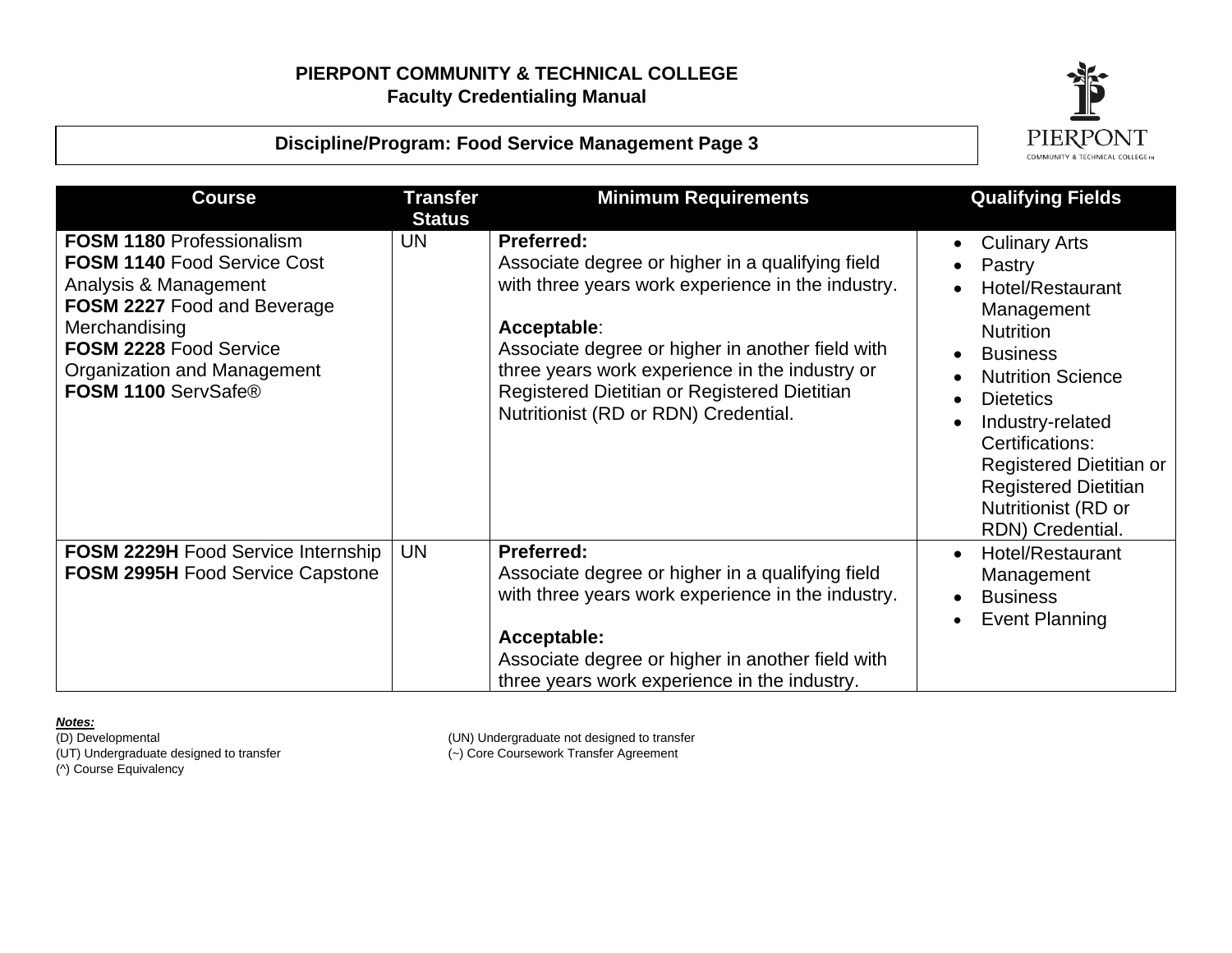



| <b>Course</b>                                                                                                                                                                                                                                                                                                   | <b>Transfer</b><br><b>Status</b> | <b>Minimum Requirements</b>                                                                                                                                                                                                                   | <b>Qualifying Fields</b>                                                   |
|-----------------------------------------------------------------------------------------------------------------------------------------------------------------------------------------------------------------------------------------------------------------------------------------------------------------|----------------------------------|-----------------------------------------------------------------------------------------------------------------------------------------------------------------------------------------------------------------------------------------------|----------------------------------------------------------------------------|
| <b>EVMG 1101 Events</b><br>Coordination/Leadership<br><b>EVMG 1103 Wedding Planning</b><br><b>EVMG 2200 Adventure WV Tourism</b><br>Mgmt<br><b>EVMG 2230 Hospitality Mrktng &amp;</b><br>Analytics<br><b>EVMG 2240 Cultural Awareness &amp;</b><br>Service<br><b>EVMG 2250 Convention Mgmt &amp;</b><br>Service | UN                               | <b>Preferred:</b><br>Associate degree or higher in a qualifying field<br>with three years work experience in the industry.<br>Acceptable:<br>Associate degree or higher in another field with<br>three years work experience in the industry. | Hotel/Restaurant<br>Management<br><b>Business</b><br><b>Event Planning</b> |

**Notes:**<br>(D) Developmental

(^) Course Equivalency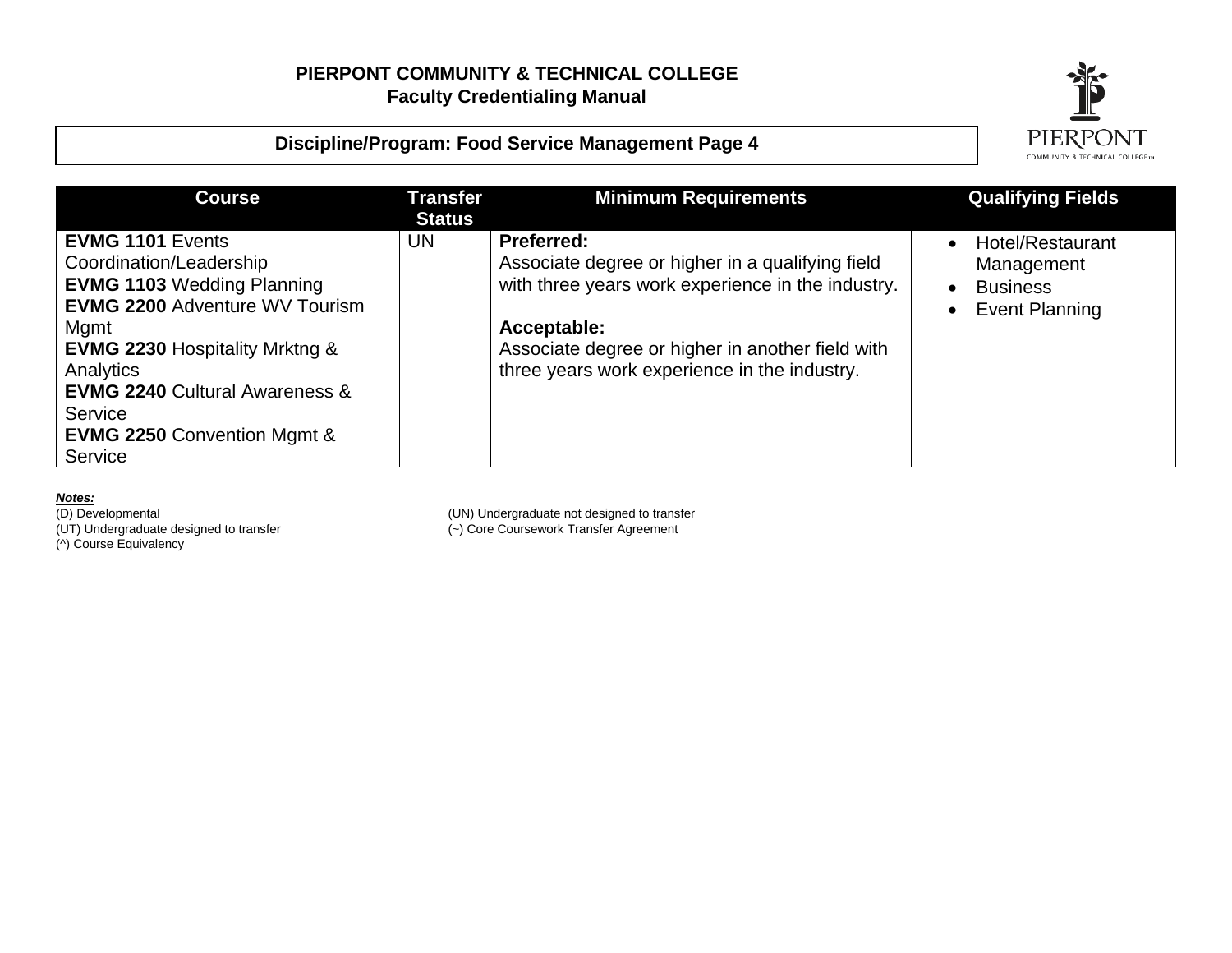



| <b>Course</b>                                                                                                                                                                                                   | <b>Transfer</b><br><b>Status</b> | <b>Minimum Requirements</b>                                                                                                                                                                                                                   | <b>Qualifying Fields</b>       |
|-----------------------------------------------------------------------------------------------------------------------------------------------------------------------------------------------------------------|----------------------------------|-----------------------------------------------------------------------------------------------------------------------------------------------------------------------------------------------------------------------------------------------|--------------------------------|
| <b>FOSM 1101 Fundamentals of Food</b><br><b>FOSM 1103 Fundamentals of Food Lab</b><br><b>FOSM 1160 Local Market Agriculture</b><br><b>FOSM 2210 Culinary Competitions</b><br>FOSM 2229C Food Service Internship | <b>UN</b>                        | <b>Preferred:</b><br>Associate degree or higher in a qualifying field<br>with three years work experience in the industry.<br>Acceptable:<br>Associate degree or higher in another field with<br>three years work experience in the industry. | <b>Culinary Arts</b><br>Pastry |
| <b>FOSM 2201 Principles of Food</b><br>Selection & Preparation<br><b>FOSM 2202 Principles of Quantity Food</b><br>Production                                                                                    | <b>UN</b>                        | Preferred: Associate degree or higher in a<br>qualifying field with three years work experience<br>in the industry.<br>Acceptable: Associate degree or higher in<br>another field with three years work experience in<br>the industry.        | <b>Culinary Arts</b>           |

**Notes:**<br>(D) Developmental (^) Course Equivalency

(D) Developmental (UN) Undergraduate not designed to transfer

(UT) Undergraduate designed to transfer (~) Core Coursework Transfer Agreement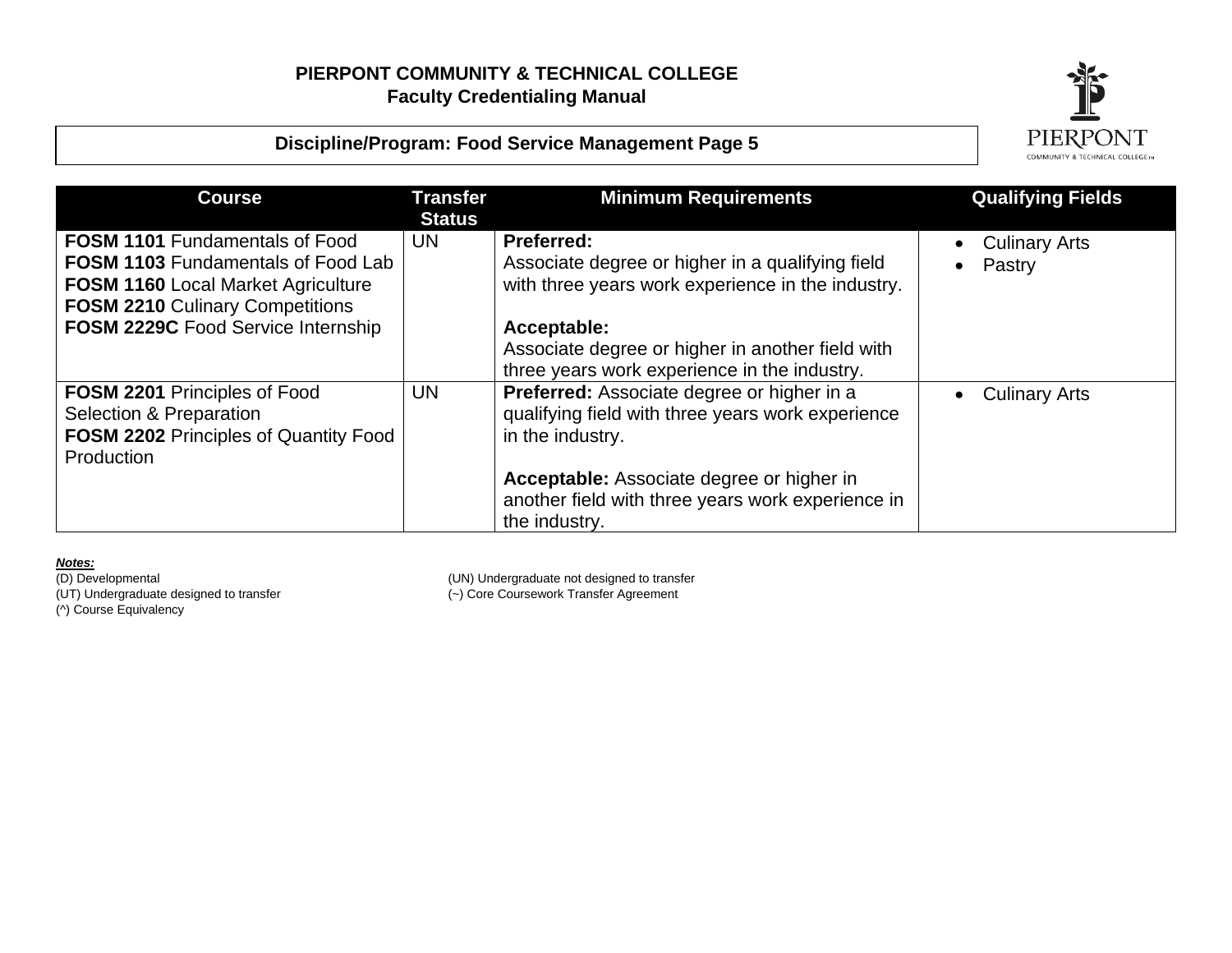



| <b>Course</b>                                                                                                                                                                                                                                                                                                                    | <b>Transfer</b><br><b>Status</b> | <b>Minimum Requirements</b>                                                                                                                                                                                                                   | <b>Qualifying Fields</b> |
|----------------------------------------------------------------------------------------------------------------------------------------------------------------------------------------------------------------------------------------------------------------------------------------------------------------------------------|----------------------------------|-----------------------------------------------------------------------------------------------------------------------------------------------------------------------------------------------------------------------------------------------|--------------------------|
| <b>FOSM 2201 Principles of Food</b><br>Selection & Preparation<br><b>FOSM 2202 Principles of Quantity</b><br><b>Food Production</b><br><b>FOSM 2203 Principles of Food</b><br>Selection and Preparation Lab<br><b>FOSM 2204 Principles of Quantity</b><br><b>Food Production Lab</b><br><b>FOSM 2208 Garde Manger Laboratory</b> | <b>UN</b>                        | <b>Preferred:</b><br>Associate degree or higher in a qualifying field<br>with three years work experience in the industry.<br>Acceptable:<br>Associate degree or higher in another field with<br>three years work experience in the industry. | <b>Culinary Arts</b>     |
| FOSM 2209 Garde Manger<br><b>FOSM 2995C Food Service Capstone</b>                                                                                                                                                                                                                                                                |                                  |                                                                                                                                                                                                                                               |                          |

**Notes:**<br>(D) Developmental

(^) Course Equivalency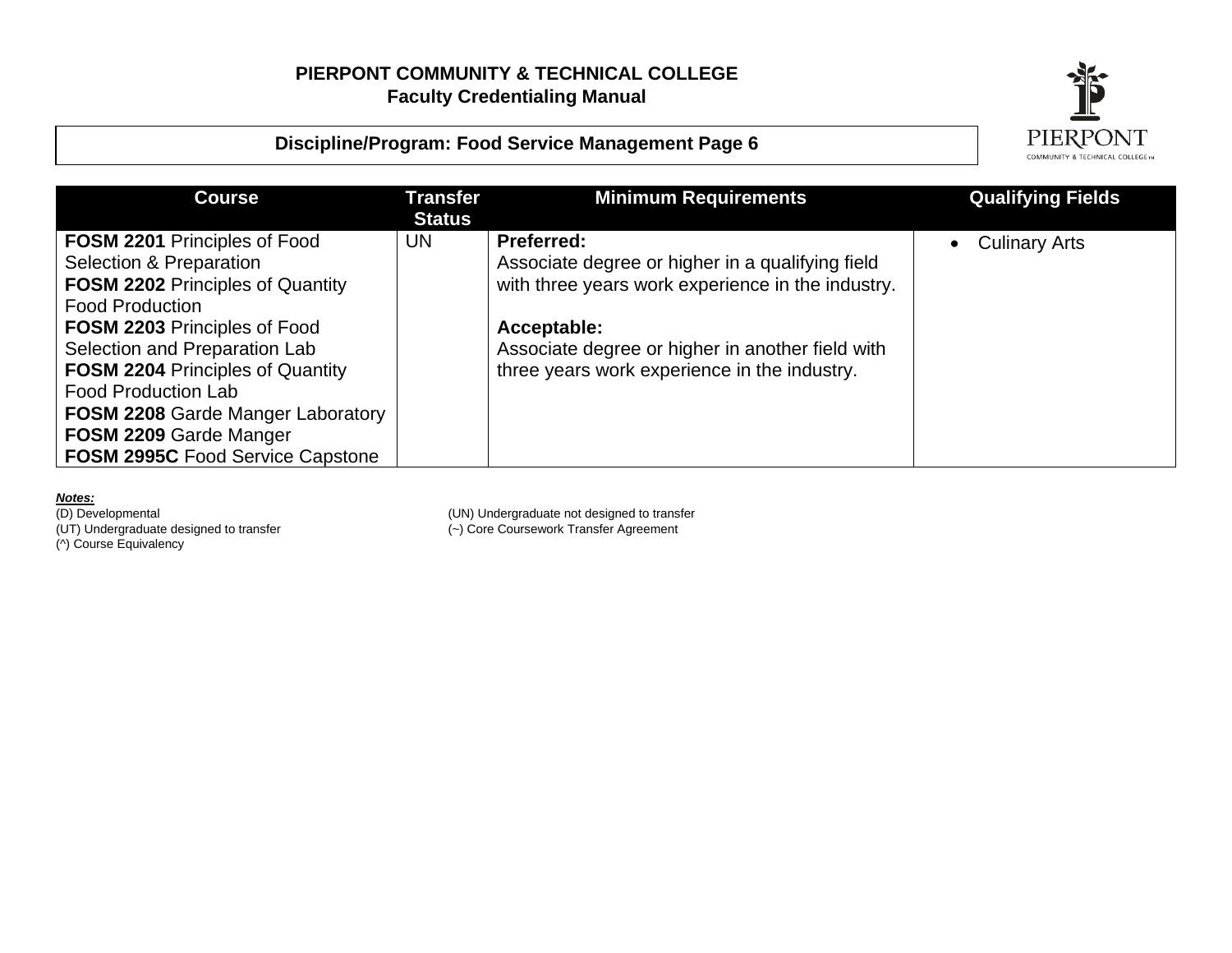



| <b>Course</b>                               | <b>Transfer</b><br><b>Status</b> | <b>Minimum Requirements</b>                       | <b>Qualifying Fields</b> |
|---------------------------------------------|----------------------------------|---------------------------------------------------|--------------------------|
| <b>FOSM 1130 Basic Baking</b>               | <b>UN</b>                        | Preferred:                                        | Pastry<br>$\bullet$      |
| <b>FOSM 1131 Basic Baking Lab</b>           |                                  | Associate degree or higher in a qualifying field  |                          |
| <b>FOSM 2229P Food Service Internship</b>   |                                  | with three years work experience in the industry. |                          |
| <b>FOSM 2230 Advanced Baking</b>            |                                  |                                                   |                          |
| <b>FOSM 2231 Advanced Baking</b>            |                                  | Acceptable:                                       |                          |
| Laboratory                                  |                                  | Associate degree or higher in another field with  |                          |
| FOSM 2232 Pastry & Confections              |                                  | three years work experience in the industry.      |                          |
| <b>FOSM 2233 Pastries &amp; Confections</b> |                                  |                                                   |                          |
| Laboratory                                  |                                  |                                                   |                          |
| <b>FOSM 2240 Tortes and Specialty</b>       |                                  |                                                   |                          |
| Cakes                                       |                                  |                                                   |                          |
| <b>FOSM 2241 Tortes and Specialty</b>       |                                  |                                                   |                          |
| Cakes Laboratory                            |                                  |                                                   |                          |
| <b>FOSM 2995P Food Service Capstone</b>     |                                  |                                                   |                          |

**Notes:**<br>(D) Developmental (UT) Undergraduate designed to transfer (~) Core Coursework Transfer Agreement (^) Course Equivalency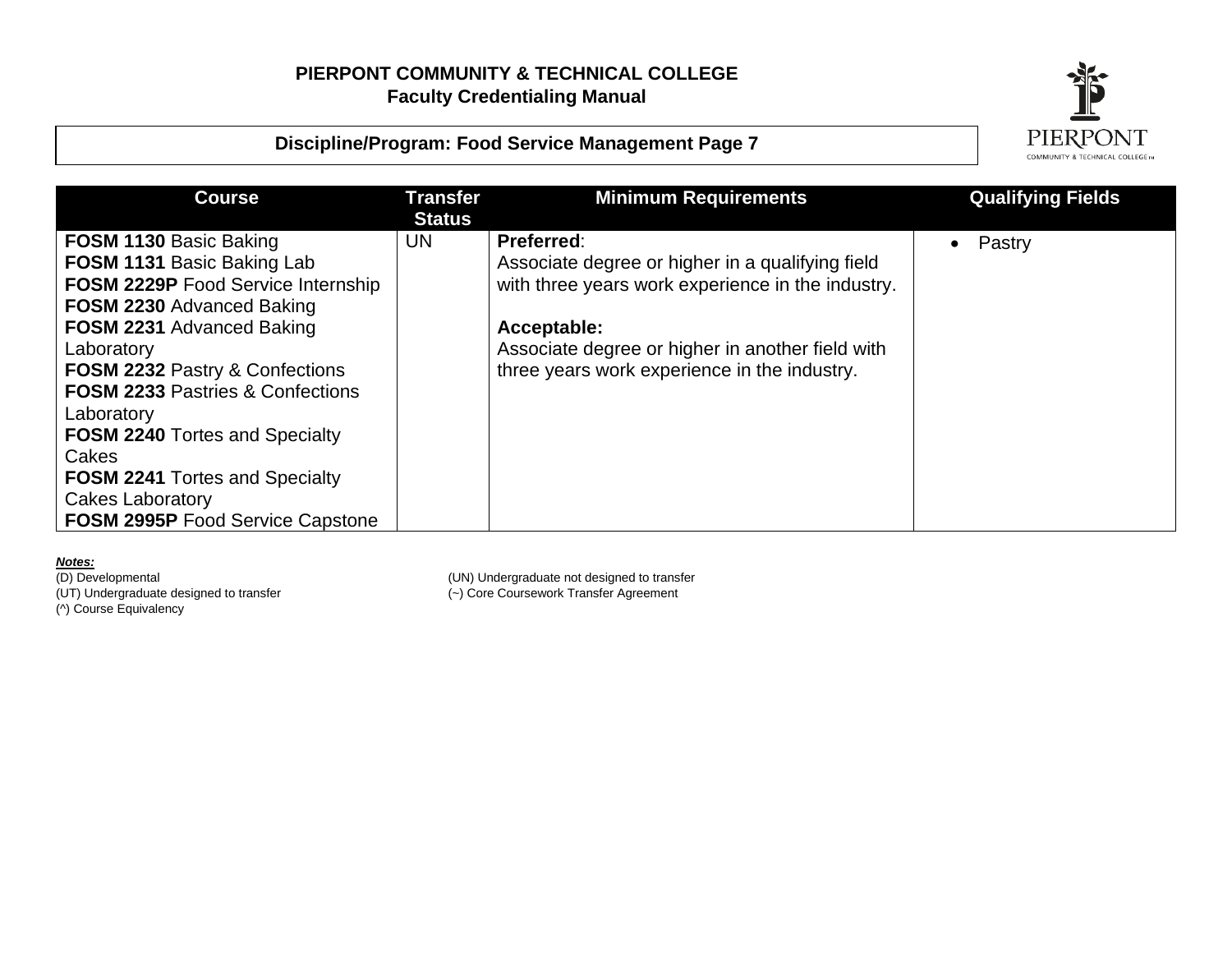



| <b>Course</b>                                     | Transfer<br><b>Status</b> | <b>Minimum Requirements</b>                                                                                | <b>Qualifying Fields</b>                                     |
|---------------------------------------------------|---------------------------|------------------------------------------------------------------------------------------------------------|--------------------------------------------------------------|
| <b>COM 1171 Mass Communication</b>                | UN.                       | <b>Preferred:</b>                                                                                          | Communications                                               |
| ~COM 2200 Introduction to Human<br>Communications | UT                        | Master's or higher degree in a qualifying field.<br>Acceptable:                                            | Communication<br><b>Studies</b><br><b>Mass Communication</b> |
|                                                   |                           | Master's or higher degree in another field with 18<br>graduate hours in a qualifying field.                |                                                              |
| ~HST 1101 United States History I                 | UT                        | <b>Preferred:</b>                                                                                          | History                                                      |
| ~HST 1102 United States History II                | UT                        | Master's or higher degree in a qualifying field.                                                           |                                                              |
|                                                   |                           | Acceptable:<br>Master's or higher degree in another field with 18<br>graduate hours in a qualifying field. |                                                              |
| ~HUMN 2200 Bridging Cultures: Work                | UT                        | <b>Preferred:</b>                                                                                          | English                                                      |
| and Identity in a Global Perspective              |                           | Master's or higher degree in a qualifying field.                                                           |                                                              |
|                                                   |                           | Acceptable:<br>Master's or higher degree in another field with 18<br>graduate hours in a qualifying field. |                                                              |

*Notes<u>:</u><br>(D) Developmental<br>(UT) Undergraduate designed to transfer* (UT) Undergraduate designed to transfer (~) Core Coursework Transfer Agreement

(^) Course Equivalency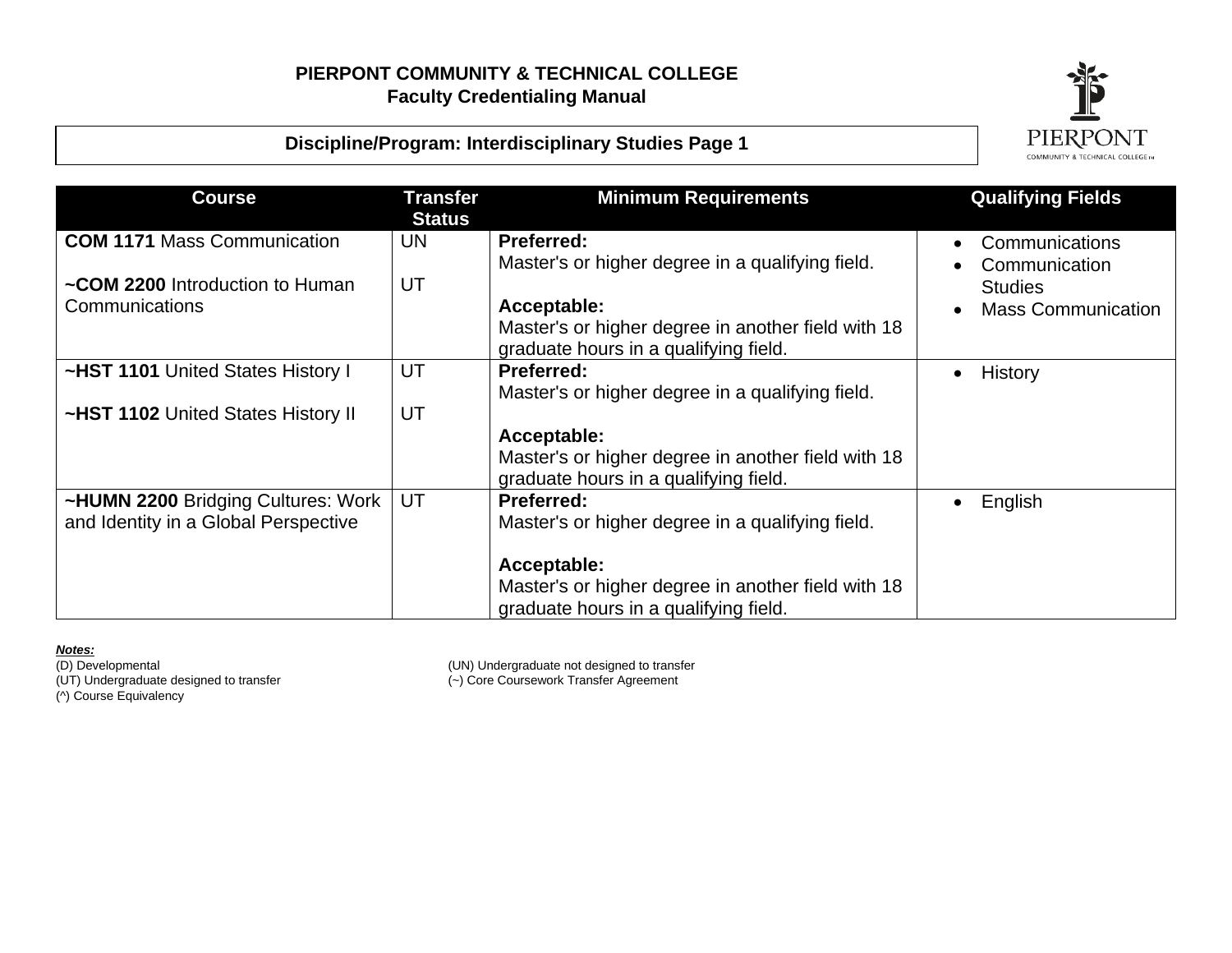



| <b>Course</b>                                                                                                                                                                               | <b>Transfer</b><br><b>Status</b> | <b>Minimum Requirements</b>                                                                                                                                                         | <b>Qualifying Fields</b>                                                                                                                  |
|---------------------------------------------------------------------------------------------------------------------------------------------------------------------------------------------|----------------------------------|-------------------------------------------------------------------------------------------------------------------------------------------------------------------------------------|-------------------------------------------------------------------------------------------------------------------------------------------|
| <b>HUSV 1100 Freshman Seminar</b><br><b>HUSV 1101 Exploring Career</b><br>Opportunities<br><b>HUSV 1103 Community Service</b><br>Learning                                                   | <b>UN</b>                        | Acceptable:<br>Faculty must have a Bachelor's or higher degree<br>in a qualifying field                                                                                             | Any<br>$\bullet$                                                                                                                          |
| <b>INTR 2200 Race, Class, Gender, and</b><br>Sexuality<br><b>INTR 2280 Empowering Leadership</b><br><b>INTR 2281 Great Ideas of Leaders</b><br><b>INTR 2995</b> Interdisciplinary Practicum | <b>UN</b>                        | <b>Preferred:</b><br>Master's or higher degree in a qualifying field.<br>Acceptable:<br>Master's or higher degree in another field with 18<br>graduate hours in a qualifying field. | Psychology<br>Sociology<br>English<br>History<br><b>Political Science</b><br><b>Any Social Science</b><br>Field Approved by<br>Department |

**Notes:**<br>(D) Developmental (^) Course Equivalency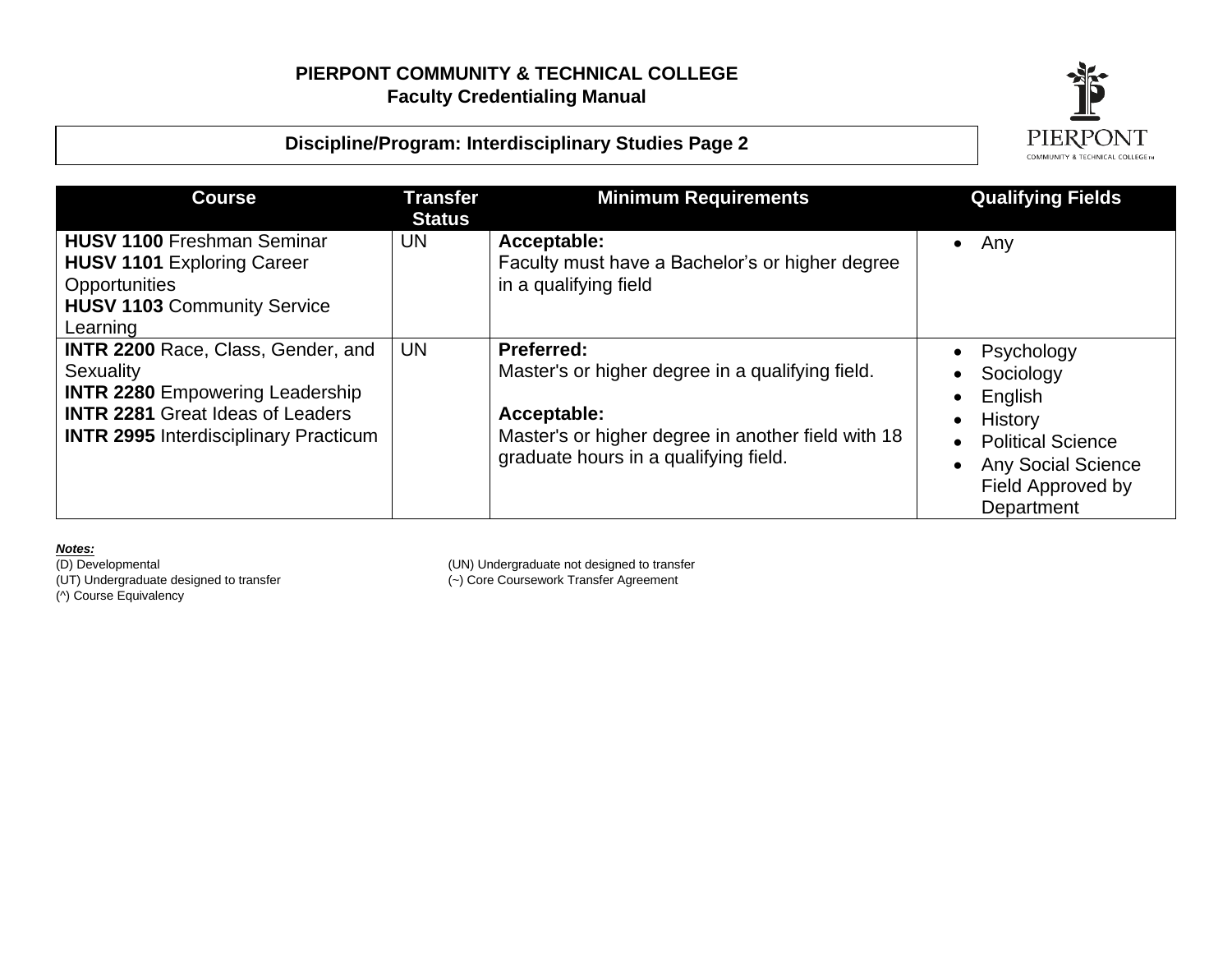

## **Discipline/Program: Interdisciplinary Studies Page 3**

| <b>Course</b>                            | Transfer<br><b>Status</b> | <b>Minimum Requirements</b>                                                                                                                                                         | <b>Qualifying Fields</b>                               |
|------------------------------------------|---------------------------|-------------------------------------------------------------------------------------------------------------------------------------------------------------------------------------|--------------------------------------------------------|
| ~MUSC 1120 Music Appreciation            | UT                        | <b>Preferred:</b><br>Master's or higher degree in a qualifying field.<br>Acceptable:<br>Master's or higher degree in another field with 18<br>graduate hours in a qualifying field. | <b>Music</b><br><b>Music Education</b><br>Musicology   |
| ~POL 1101 American Government            | UT                        | <b>Preferred:</b><br>Master's or higher degree in a qualifying field.<br>Acceptable:<br>Master's or higher degree in another field with 18<br>graduate hours in a qualifying field. | <b>Political Science</b><br>Government<br>Juris Doctor |
| ~PSYG 1101 Introduction to<br>Psychology | UT                        | <b>Preferred:</b><br>Master's or higher degree in a qualifying field.<br>Acceptable:<br>Master's or higher degree in another field with 18<br>graduate hours in a qualifying field. | Psychology<br>Counseling<br>Educational<br>Psychology  |

*Notes<u>:</u><br>(D) Developmental<br>(UT) Undergraduate designed to transfer* (UT) Undergraduate designed to transfer (~) Core Coursework Transfer Agreement

(^) Course Equivalency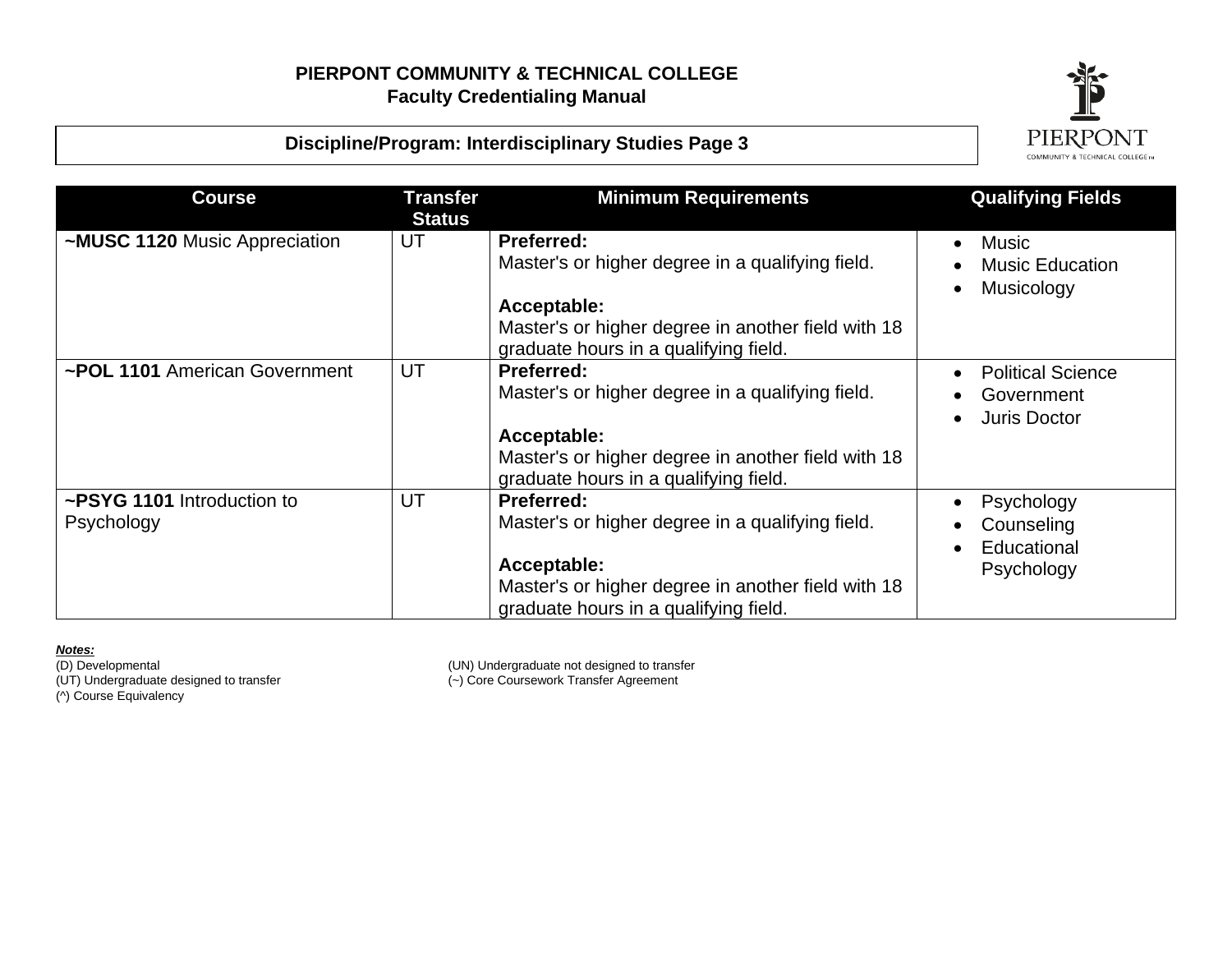

### **Discipline/Program: Interdisciplinary Studies Page 4**

| <b>Course</b>                               | <b>Transfer</b><br><b>Status</b> | <b>Minimum Requirements</b>                                                                                | <b>Qualifying Fields</b>                |
|---------------------------------------------|----------------------------------|------------------------------------------------------------------------------------------------------------|-----------------------------------------|
| ~SCY 1101 Introduction to Sociology         | UT                               | <b>Preferred:</b><br>Master's or higher degree in a qualifying field.                                      | Sociology<br>Social Work                |
|                                             |                                  | Acceptable:<br>Master's or higher degree in another field with 18<br>graduate hours in a qualifying field. |                                         |
| <b>SCY 2995</b> Introduction to Social Work | <b>UN</b>                        | <b>Required:</b><br>Faculty must have a Master's in a qualifying field                                     | Master of Social Work<br>(MSW)          |
| <b>SPN 1101 Elementary Spanish I</b>        | <b>UN</b>                        | <b>Preferred:</b><br>Master's or higher degree in a qualifying field.                                      | Spanish<br>$\bullet$                    |
| <b>SPN 1102 Elementary Spanish II</b>       | <b>UN</b>                        | Acceptable:<br>Master's or higher degree in another field with 18<br>graduate hours in a qualifying field. |                                         |
| ~THTR 1120 Theatre Appreciation             | UT                               | <b>Preferred:</b><br>MFA or master's or higher degree in a qualifying<br>field.                            | Drama<br>Theatre<br><b>Theatre Arts</b> |
|                                             |                                  | Acceptable:<br>Master's or higher degree in another field with 18<br>graduate hours in a qualifying field. |                                         |

**Notes:**<br>(D) Developmental (UT) Undergraduate designed to transfer<br>(^) Course Equivalency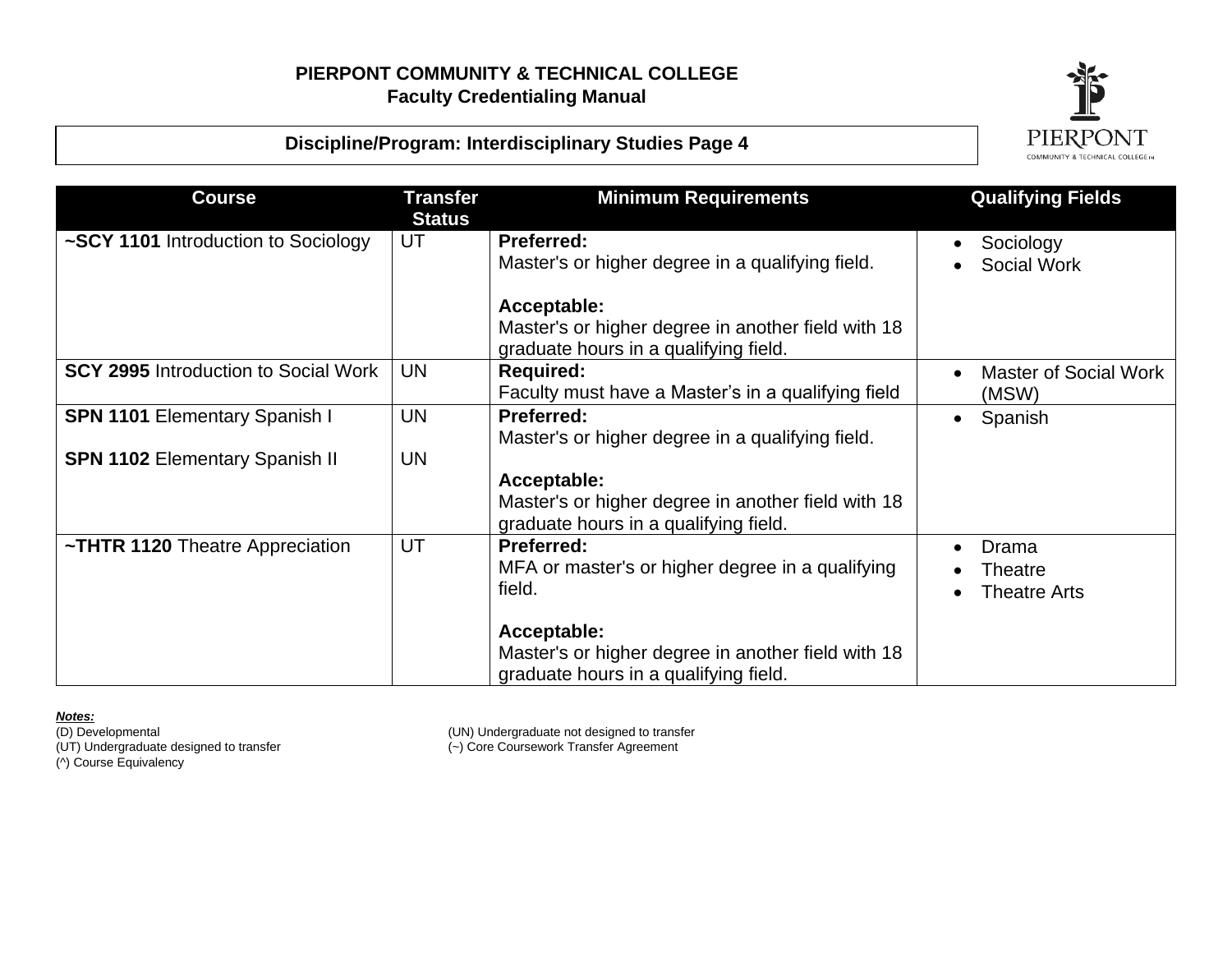![](_page_15_Picture_1.jpeg)

#### **Discipline/Program: Mathematics**

| <b>Course</b>                                                  | <b>Transfer</b><br><b>Status</b> | <b>Minimum Requirements</b>                                                                 | <b>Qualifying Fields</b>                 |
|----------------------------------------------------------------|----------------------------------|---------------------------------------------------------------------------------------------|------------------------------------------|
| <b>MTH 1200 Intermediate Algebra</b>                           | <b>UN</b>                        | <b>Preferred:</b><br>Master's or higher degree in a qualifying field.                       | <b>Mathematics</b><br><b>Mathematics</b> |
| <b>^MTH 1207 Fundamental Concepts of</b><br><b>Mathematics</b> | UT                               | Acceptable:                                                                                 | Education                                |
| ~MTH 1208 Technical Mathematics                                | UT                               | Master's or higher degree in another field with 18<br>graduate hours in a qualifying field. |                                          |
| <b>MTH 1209 Technical Mathematics II</b>                       | <b>UN</b>                        |                                                                                             |                                          |
| <b>AMTH 1210</b> Introduction to Statistics                    | UT                               |                                                                                             |                                          |
| <b>^MTH 1212 College Algebra</b>                               | UT                               |                                                                                             |                                          |
| <b>MTH 1213 Applied Statistics</b>                             | <b>UN</b>                        |                                                                                             |                                          |
| ~MTH 1215 Trigonometry and<br><b>Elementary Functions</b>      | UT                               |                                                                                             |                                          |
| <b>MTH 1285</b> Applied Calculus I                             | <b>UN</b>                        |                                                                                             |                                          |
| <b>MTH 1286</b> Applied Calculus II                            | <b>UN</b>                        |                                                                                             |                                          |
| ~MTH 1290 Calculus I                                           | UT                               |                                                                                             |                                          |

**Notes:**<br>(D) Developmental

(^) Course Equivalency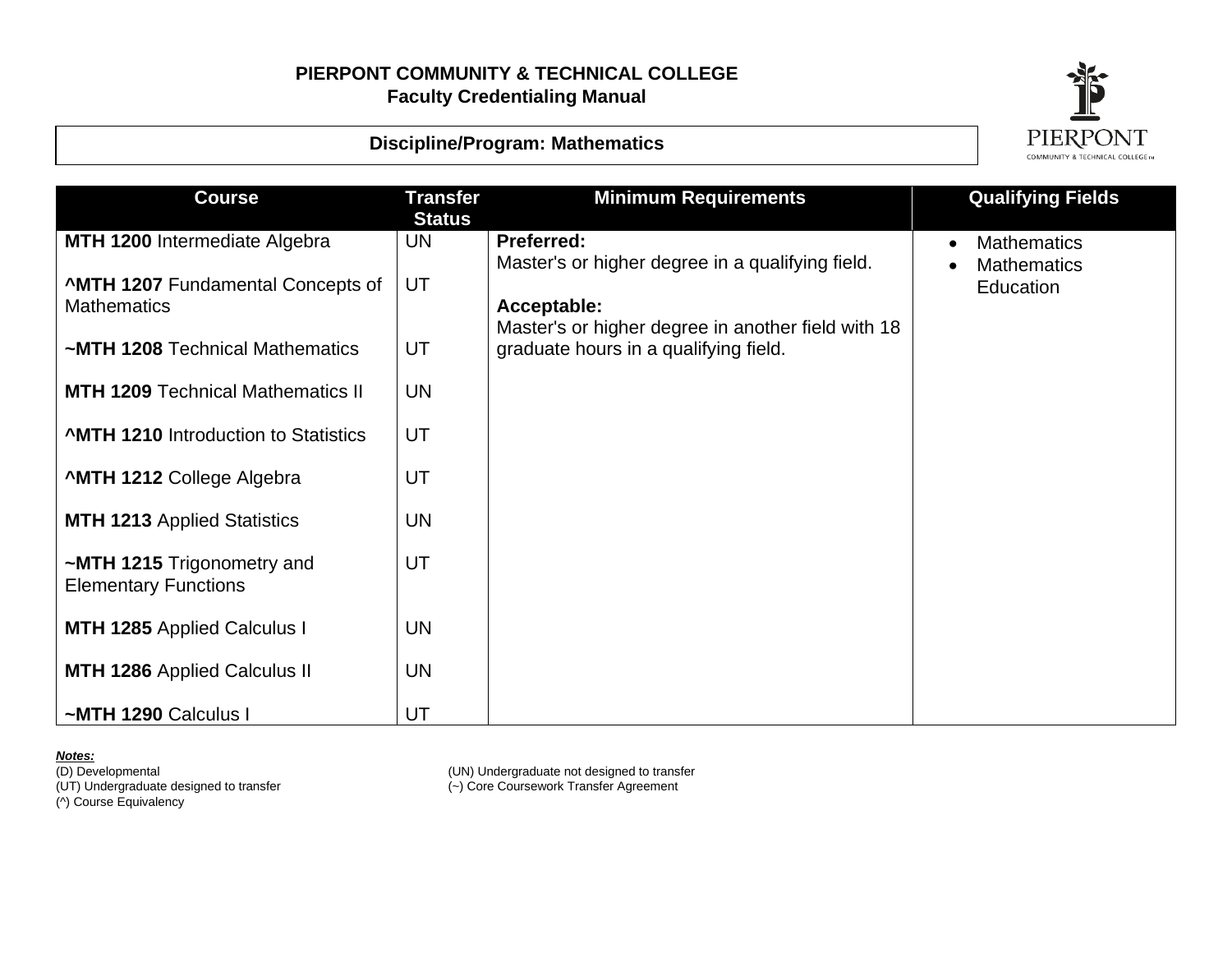![](_page_16_Picture_1.jpeg)

#### **Discipline/Program: Paralegal Studies Page 1**

| <b>Course</b>                                                                                                                                                                                                                                                                                                                                                                                                                                                 | <b>Transfer</b><br><b>Status</b> | <b>Minimum Requirements</b>                                                                                                                                                                                                                                                                                                                                                | <b>Qualifying Fields</b>                                                |
|---------------------------------------------------------------------------------------------------------------------------------------------------------------------------------------------------------------------------------------------------------------------------------------------------------------------------------------------------------------------------------------------------------------------------------------------------------------|----------------------------------|----------------------------------------------------------------------------------------------------------------------------------------------------------------------------------------------------------------------------------------------------------------------------------------------------------------------------------------------------------------------------|-------------------------------------------------------------------------|
| <b>PARA 1101</b> Introduction to Paralegal<br><b>Studies</b><br><b>PARA 1102 Legal Terminology</b><br><b>PARA 1103</b> Introduction to Legal<br><b>Practice Areas</b><br><b>PARA 1104</b> Interviewing and<br>Investigating<br><b>PARA 1141</b> Introduction to Landwork<br><b>PARA 2201 Legal Research and</b><br>Writing I<br><b>PARA 2202 Legal Research and</b><br>Writing II<br><b>PARA 2203 Computer Applications for</b><br><b>Legal Professionals</b> | UN.                              | <b>Preferred:</b><br>Master's degree or higher in a qualifying field<br>with three years work experience in the industry.<br>Acceptable:<br>Bachelor's degree in qualifying field with three<br>years work experience or Master's or higher<br>degree in another field with 18 graduate hours in<br>a qualifying field and three years work<br>experience in the industry. | <b>Paralegal Studies</b><br><b>Legal Studies</b><br><b>Juris Doctor</b> |

*Notes:*<br>(D) Developmental<br>(UT) Undergraduate designed to transfer

(D) Developmental (UN) Undergraduate not designed to transfer (UT) Undergraduate designed to transfer (~) Core Coursework Transfer Agreement

(^) Course Equivalency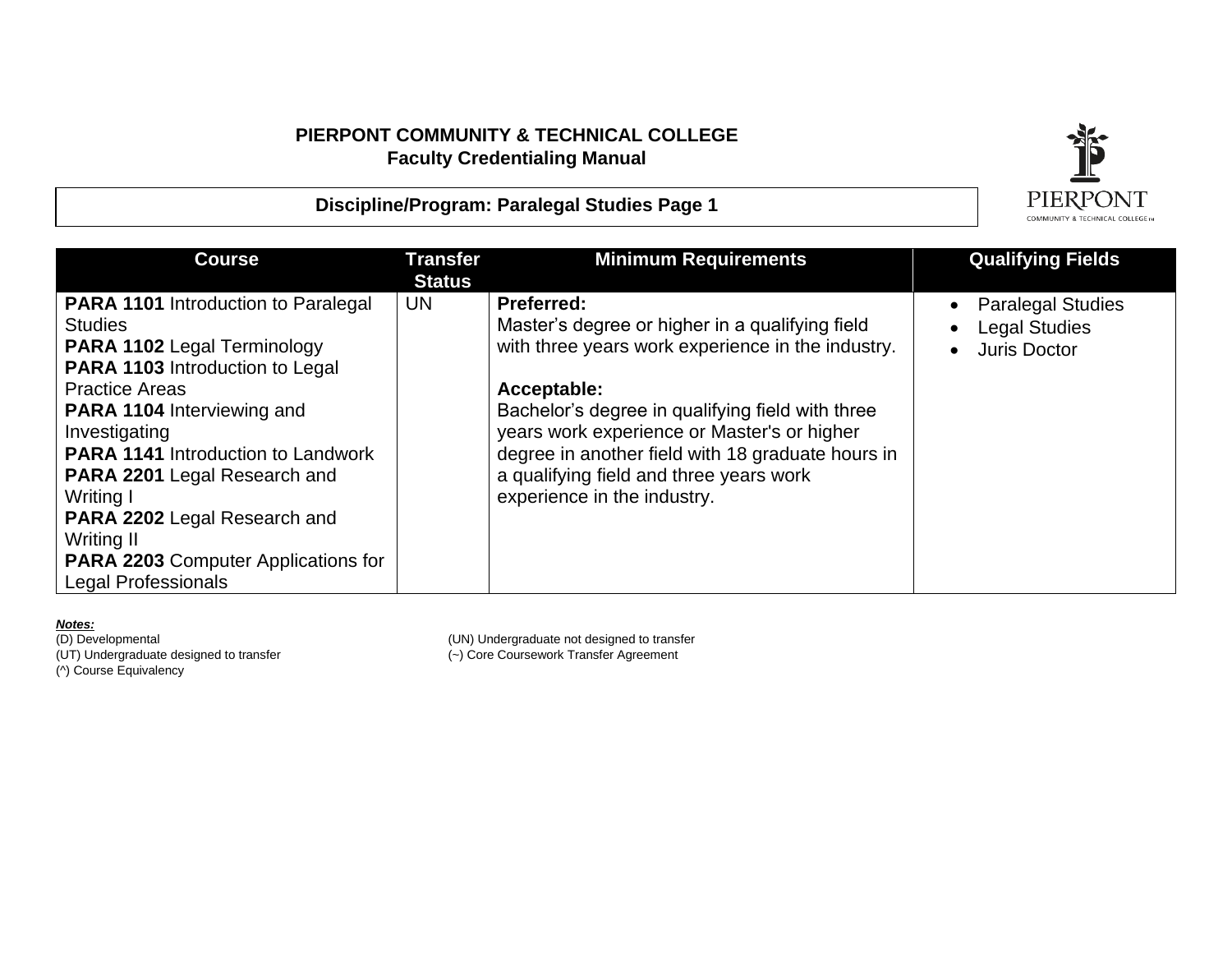**Discipline/Program: Paralegal Studies Page 2**

![](_page_17_Picture_1.jpeg)

| <b>Course</b>                            | Transfer<br><b>Status</b> | <b>Minimum Requirements</b>                       | <b>Qualifying Fields</b>              |
|------------------------------------------|---------------------------|---------------------------------------------------|---------------------------------------|
| <b>PARA 2204 Civil Litigation and</b>    | UN.                       | <b>Preferred:</b>                                 | <b>Paralegal Studies</b><br>$\bullet$ |
| Procedure                                |                           | Master's degree or higher in a qualifying field   | <b>Legal Studies</b><br>$\bullet$     |
| <b>PARA 2213 Property and Probate</b>    |                           | with three years work experience in the industry. | <b>Juris Doctor</b>                   |
| <b>PARA 2241 Title Examinations and</b>  |                           |                                                   |                                       |
| Abstracting                              |                           | Acceptable:                                       |                                       |
| <b>PARA 2242 Negotiating Essentials</b>  |                           | Bachelor's degree in qualifying field with three  |                                       |
| <b>PARA 2243 Mineral Law</b>             |                           | years work experience or Master's or higher       |                                       |
| <b>PARA 2994 Ethics and Professional</b> |                           | degree in another field with 18 graduate hours in |                                       |
| Responsibility                           |                           | a qualifying field and three years work           |                                       |
| <b>PARA 2995 Paralegal Professional</b>  |                           | experience in the industry.                       |                                       |
| Practicum                                |                           |                                                   |                                       |
| <b>PARA 2996 Paralegal Professional</b>  |                           |                                                   |                                       |

**Notes:**<br>(D) Developmental

(^) Course Equivalency

Development

(D) Developmental (UN) Undergraduate not designed to transfer<br>
(UT) Undergraduate designed to transfer<br>
(-) Core Coursework Transfer Agreement  $(-)$  Core Coursework Transfer Agreement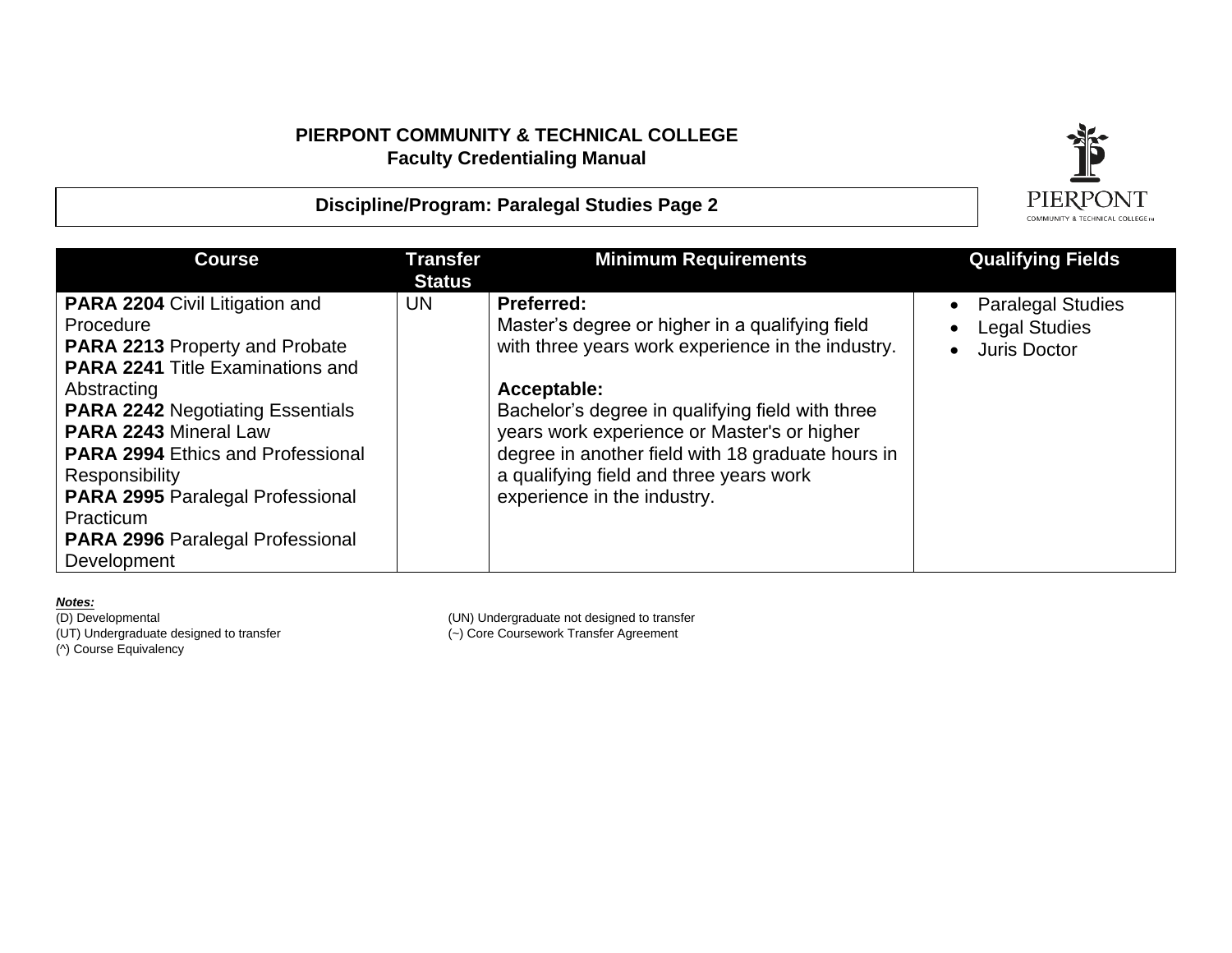![](_page_18_Picture_1.jpeg)

#### **Discipline/Program: Natural Science Page 1**

| <b>Course</b>                              | <b>Transfer</b><br><b>Status</b> | <b>Minimum Requirements</b>                                                                 | <b>Qualifying Fields</b>                                 |
|--------------------------------------------|----------------------------------|---------------------------------------------------------------------------------------------|----------------------------------------------------------|
| ~BIOY 1101 General Biology                 | UT                               | <b>Preferred:</b><br>Master's or higher degree in a qualifying field.                       | Biology<br>Biochemistry                                  |
| <b>BIOY 1110 Human Biology</b>             | <b>UN</b>                        | Acceptable:                                                                                 | Microbiology                                             |
| <b>BIOY 1115 Pathophysiology</b>           | <b>UN</b>                        | Master's or higher degree in another field with 18<br>graduate hours in a qualifying field. |                                                          |
| ~BIOY 1160 Introduction to<br>Microbiology | UT                               |                                                                                             |                                                          |
| ~BIOY 1161 Intro to Microbiology Lab       | UT                               |                                                                                             |                                                          |
| ~CHM 1101 General Chemistry                | UT                               | <b>Preferred:</b>                                                                           | Chemistry                                                |
|                                            |                                  | Master's or higher degree in a qualifying field.                                            | <b>Biochemistry</b>                                      |
|                                            |                                  |                                                                                             | <b>Inorganic Chemistry</b>                               |
|                                            |                                  | Acceptable:<br>Master's or higher degree in another field with 18                           | <b>Organic Chemistry</b>                                 |
|                                            |                                  | graduate hours in a qualifying field.                                                       | <b>Analytical Chemistry</b><br><b>Physical Chemistry</b> |

**Notes:**<br>(D) Developmental (^) Course Equivalency

(D) Developmental (UN) Undergraduate not designed to transfer<br>
(UT) Undergraduate designed to transfer<br>
(-) Core Coursework Transfer Agreement  $(-)$  Core Coursework Transfer Agreement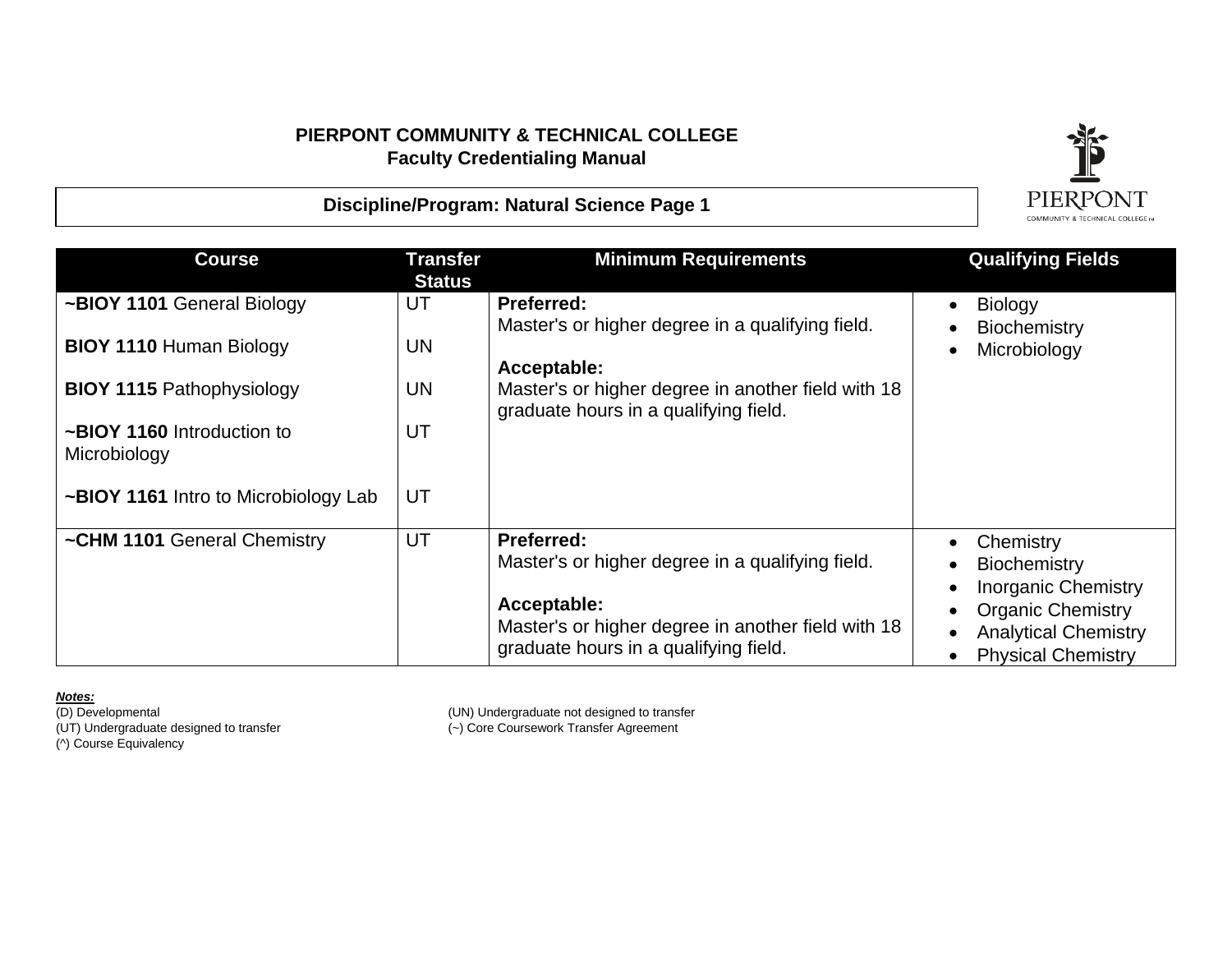**Discipline/Program: Natural Science Page 2**

![](_page_19_Picture_2.jpeg)

| <b>Course</b>                                         | <b>Transfer</b><br><b>Status</b> | <b>Minimum Requirements</b>                                                                                                                                                         | <b>Qualifying Fields</b>                                                                           |
|-------------------------------------------------------|----------------------------------|-------------------------------------------------------------------------------------------------------------------------------------------------------------------------------------|----------------------------------------------------------------------------------------------------|
| ~HLCA 1170 Human Anatomy and<br>Physiology            | UT                               | <b>Preferred:</b><br>Master's or higher degree in a qualifying field.                                                                                                               | Anatomy and<br>Physiology                                                                          |
| ~HLCA 1171 Human Anatomy and<br>Physiology Laboratory | UT                               | Acceptable:<br>Master's or higher degree in another field with 18<br>graduate hours in a qualifying field.                                                                          |                                                                                                    |
| <b>SCI 1101 General Science</b>                       | <b>UN</b>                        | <b>Preferred:</b><br>Master's or higher degree in a qualifying field.<br>Acceptable:<br>Master's or higher degree in another field with 18<br>graduate hours in a qualifying field. | Biology<br><b>Biochemistry</b><br>Microbiology<br>Chemistry<br><b>Physics</b><br><b>Biophysics</b> |

*Notes:*

(UT) Undergraduate designed to transfer (~) Core Coursework Transfer Agreement (D) Developmental<br>(UT) Undergraduate designed to transfer<br>(^) Course Equivalency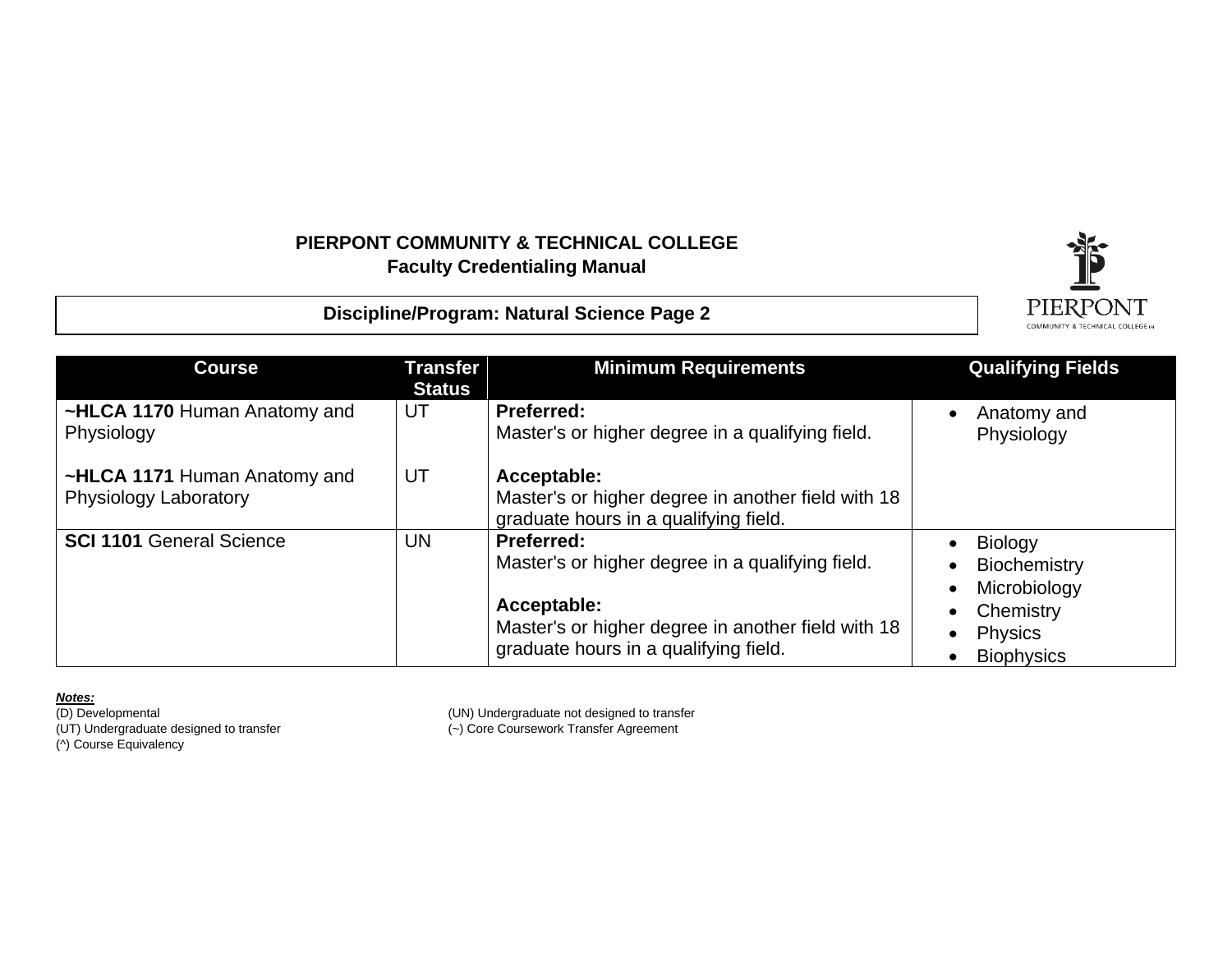**Discipline/Program: Physical Science Page 1** 

![](_page_20_Picture_2.jpeg)

| <b>Course</b>                                                                             | <b>Transfer</b><br><b>Status</b> | <b>Minimum Requirements</b>                                                                                                                                                         | <b>Qualifying Fields</b>                                                                                                                                                                      |
|-------------------------------------------------------------------------------------------|----------------------------------|-------------------------------------------------------------------------------------------------------------------------------------------------------------------------------------|-----------------------------------------------------------------------------------------------------------------------------------------------------------------------------------------------|
| PHY 1000 Physics in Motion                                                                | UN                               | <b>Preferred:</b><br>Master's or higher degree in a qualifying field.<br>Acceptable:<br>Master's or higher degree in another field with 18<br>graduate hours in a qualifying field. | <b>Physics</b><br><b>Computational Physics</b>                                                                                                                                                |
| <b>PHY 1004 Physics for Health Sciences</b><br><b>PHY 1068 Technical Physical Science</b> | <b>UN</b>                        | <b>Preferred:</b><br>Master's or higher degree in a qualifying field.<br>Acceptable:<br>Master's or higher degree in another field with 18<br>graduate hours in a qualifying field. | <b>Physics</b><br>Engineering (civil,<br>mechanical, electrical,<br>chemical, etc.)<br>Math or any science<br>other than physics<br>Math education<br>Physics (or other<br>science) education |

**Notes:**<br>(D) Developmental

(^) Course Equivalency

(D) Developmental (UN) Undergraduate not designed to transfer

(UT) Undergraduate designed to transfer (~) Core Coursework Transfer Agreement